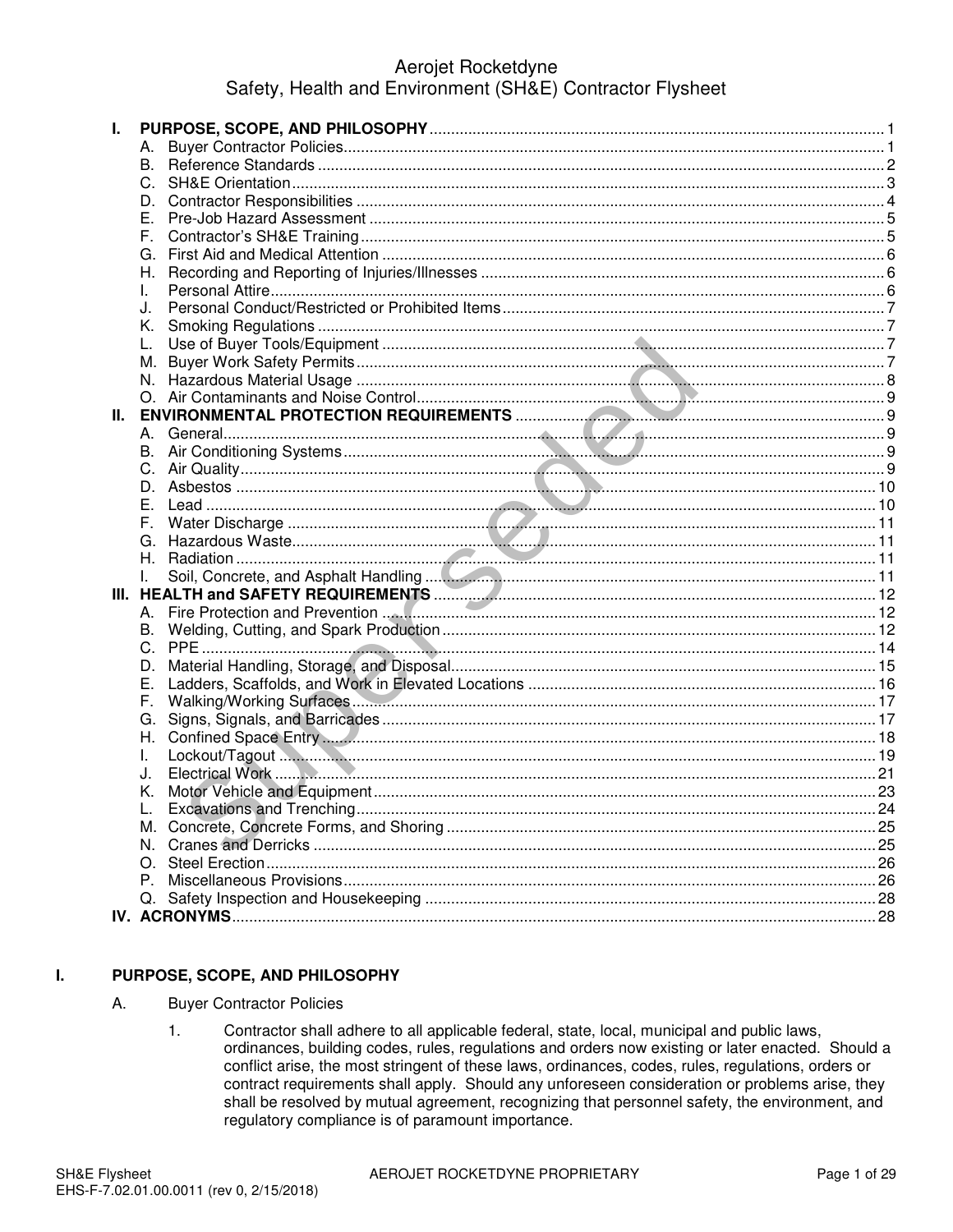- 2. Prior to commencement of any work on Buyer's facilities or property and expressly before arriving at the Buyer's job site, contractors involved in trades-type work (e.g., electrical, pipefitting, mechanical) are required to be pre-approved by Aerojet Rocketdyne's Safety, Health and Environment (SH&E) department. Contractors will be denied access to the Buyer's facilities until they have received notification from Aerojet Rocketdyne that they have been pre-approved. Companies requiring pre-approval include, but are not limited to, general contractors, OEMs (Original Equipment Manufacturers), construction vendors, riggers/millwrights, painters, machine tool service vendors, and other vendors who use power tools and/or are engaged in activities that involve potentially hazardous chemicals or energy sources. To be pre-approved, contractors must submit the following documentation: 1) Completed SH&E Pre-approval Form EHS-AF025; 2) Completed Contractor Training Documentation Matrix (EHS-AF027) and 3) Injury & Illness Prevention Program (IIPP) or equivalent, prior to commencement of any work at Buyer's facilities or property and arriving on the job site. This pre-approval is required for the contractor and any of the contractor's subcontractors, at any tier, that need to access the Buyer's facilities in the performance of contract award. Detailed contractor pre-approval information and forms are located at Aerojet Rocketdyne Supplier Information Portal (http://www.rocket.com/contractorsafety-program). **Note: You may be in default of your contract if you are not pre-approved and start work on Buyer's facilities or property without this pre-approval.**
- 3. Contractor is responsible for controlling the manner and methods of its operations and is directly responsible for the safety of its employees and subcontractor's employees and ensuring regulatory compliance. In the event contractor's employees or its subcontractors' employees fail to comply with federal, state, local, or municipal regulations, or this document, Buyer has the right and obligation to stop work, at contractor's expense, until the issue is rectified to Buyer's satisfaction. Furthermore, violations may be referred to the appropriate regulatory agency(s), which may lead to legal, civil, and/or criminal action. located at Aerojet Rocketdyne Supplier Information Portal (http://www.safety-program). Note: You may be in default of your contract if year. and start vork on Buyer's facilities or property without this pre-are Contractor
- 4. Failure of this document to reference specific laws, ordinance, codes, rules, regulations or orders does NOT excuse contractor or contractor's employees from following those regulations that may be applicable to the scope of work being performed by contractor.
- 5. The requirements of this document may be modified by the specific safety and environmental rules and procedures of individual operating buildings or facilities. These modifications will be noted and indicated on the drawings or through the site's safety work permit process.
- 6. Contractor shall not permit any person to enter upon Buyer's premises, at the work site or elsewhere, except in accordance with Buyer's safety and security requirements.
- 7. Contractor is solely responsible for the safety and protection of all persons and property while on or near the work site, including the safety and protection of contractor's employees, agents, delegates, invitees and subcontractors.
- 8. Contractor agrees to indemnify and hold Buyer harmless from prohibiting any contractor or subcontractor's employees, agents, or invitees from entering onto the work site or project if, in the sole opinion of Aerojet Rocketdyne, such employee, agent, or invitee fails to comply with the safety, health, and environmental laws, rules, and regulations, discussed in Section I.A.1.
- 9. All contractor and subcontractor employees that contact or work on asbestos-containing materials during their work activities shall have asbestos awareness training as defined by state/federal regulations. Training shall be completed prior to initiation of work and be current.
- 10. Unless stated otherwise in this document, all reference(s) to contractor shall include contractor's employees, agents, delegates, invitees and subcontractor's employees, agents, delegates, invitees.
- 11. Contractors shall possess a contractor license that is applicable to their trade classification and state where work is to be performed. For example, the California State License Board issues licenses to contractors in a particular trade or field of the construction profession, i.e., Class A – General Engineering, Class B – General Building Contractor, and Class C – Specialty Contractor.
- B. Reference Standards
	- 1. Occupational Safety and Health Act (OSHA)
		- Title 29 Code of Federal Regulations (CFR), Parts 1910 and 1926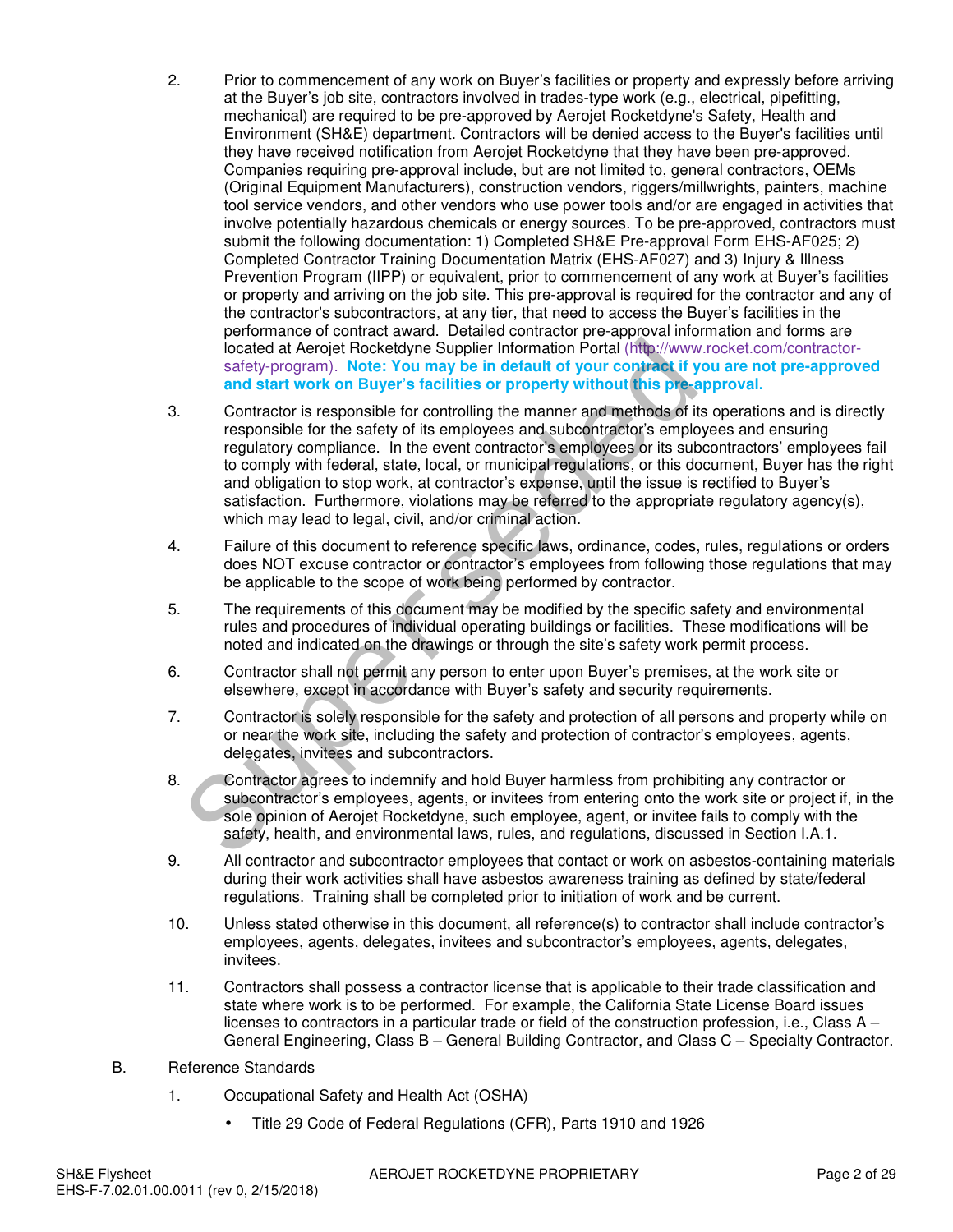- California Code of Regulations, Title 8-Industrial Relations, Subchapters 4 (Construction Safety Orders), 5 (Electrical Safety Orders), 7 (General Safety Orders) and 21 (Telecommunications) **(applicable to Aerojet Rocketdyne-California site locations only)**
- 2. National Fire Protection Association (NFPA) Standards comprising the National Fire Codes, including, but not limited to the National Electrical Code (NEC).
- 3. American National Standard Institute (ANSI)
- 4. National Institute for Occupational Safety and Health (NIOSH)
- 5. American Conference of Governmental Industrial Hygienists (ACGIH) Industrial Ventilation Manual
- 6. Bureau of Labor Statistics (BLS)
- 7. 40 CFR, Resource Conservation and Recovery Act (RCRA)
- 8. 49 CFR, Department of Transportation (DOT) of Hazardous Materials and Waste
- 9. South Coast Air Quality Management District (SCAQMD) Rules and Regulations, as applicable to specific Aerojet Rocketdyne locations within SCAQMD district
- 10. Sacramento Metropolitan Air Quality Management District Rules and Regulations, as applicable to specific Aerojet Rocketdyne locations within Sacramento Metro Air District
- 11. Toxic Substance Control Act (TSCA)
- 12. Where a standard is referenced in this document, the subject referenced (equipment, material, or work) shall be in compliance with the most recent edition of that standard.
- 13. The referenced standards are minimum requirements. Where the requirements of this document are in excess of, but not contrary to, the referenced standards, contractor shall comply with the more stringent requirements of this document.
- 14. California Regional Water Quality Control Board (CRWQCB) (SWPPP), as applicable to Aerojet Rocketdyne-California site locations only.
- 15. Department of Defense (DoD) Contractor's Safety Manual for Ammunition and Explosives, DoD 4145.26-M.
- C. SH&E Orientation
- 1. Buyer's SH&E Organization or designee will provide contractor all safety rules and regulations in effect at the worksite. Several of Buyer's locations contain processes that are covered by OSHA Process Safety Management (PSM) regulations. As such, specific requirements and detailed information designed to protect all contractor employees and visitors will be conveyed prior to any work being performed within PSM-covered processes. Contractor will be responsible for requiring all of the contractor's employees to receive this information prior to beginning work at Buyer's facility. These rules will include an explanation of Buyer's: 49 CFR, Department of Transportation (DOT) of Hazardous Materials<br>
South Coast Air Quality Management District (SCAQMD) Fulles and R<br>
specific Aerojet Rocketdyne locations within SCAQMD district<br>
Sacramento Metropolitan Ai
	- a) Emergency Notification System
	- b) Hazardous materials or conditions which may affect contractor's employees
	- c) Safety precautions for facilities in which the contractor may be working
	- d) Emergency procedures for specific facilities
	- e) Emergency equipment, alarms, or signals
		- Fire extinguishers, fire alarm stations, signal lights, sprinkler systems, emergency lights, and component equipment shall not be removed, disconnected, or reconnected without the specific approval from the Buyer through the Contractor Coordinator. Permission to shut down, remove, modify, or relocate such equipment must be requested through the Contract Coordinator.
		- Fire hydrants and fire service control valves shall not be blocked. Permission for the use of fire hydrants must be obtained from the Buyer through the Contract Coordinator.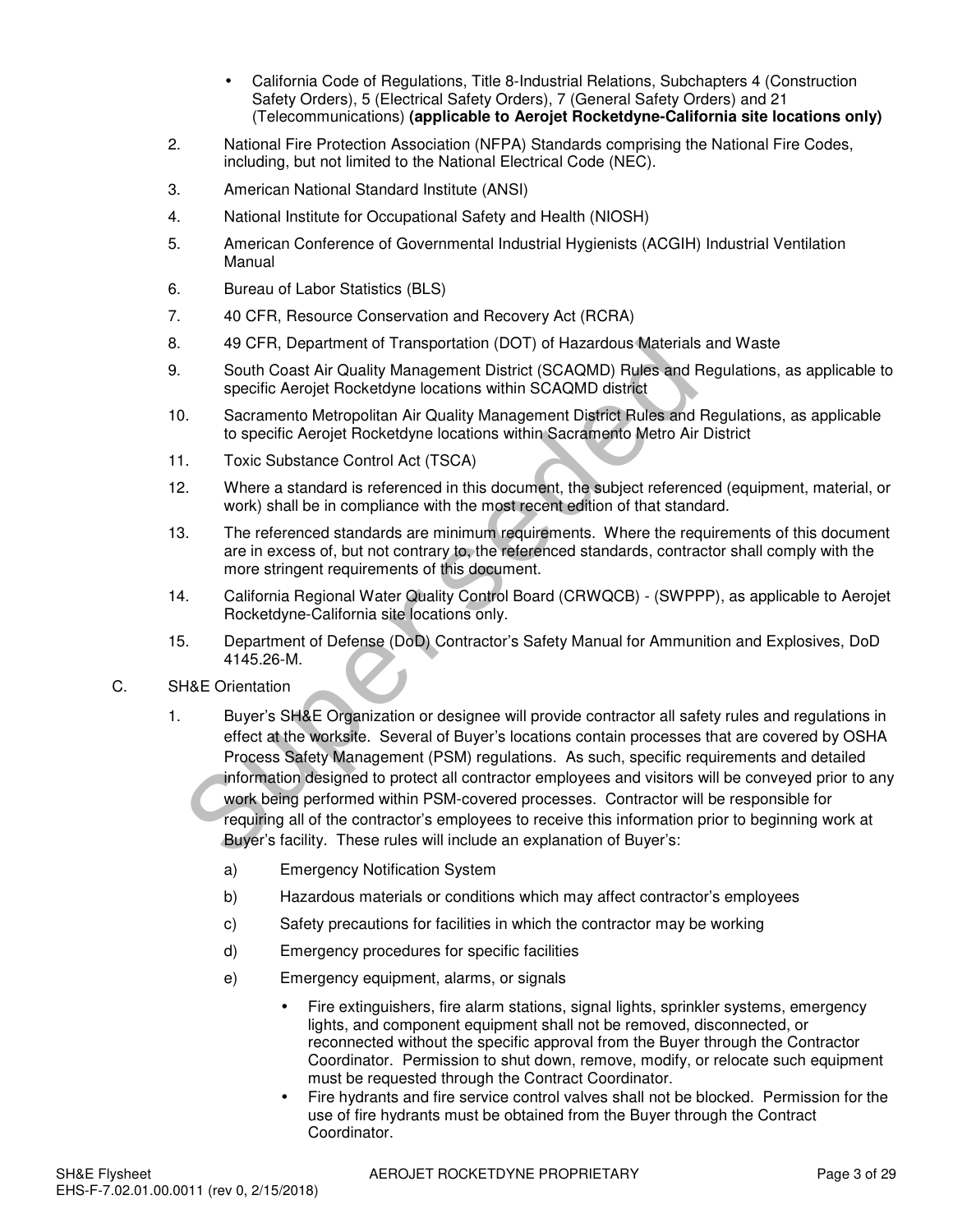- f) Emergency Exits
	- Locations
	- Maintaining clear passage
- g) Evacuation procedures and emergency assembly areas
- h) Plant Fire Safety Rules
- i) Existing Buyer regulatory permits and conditions which may be affected or impacted by contractor's scope of work
- j) Applicable site specific Safety Work Permits
- 2. Contractor shall keep records showing to whom this information has been given. In the event there is a change in personnel in contractor's work force, contractor is responsible for providing any new employees with this information and maintaining all necessary records.
- 3. Contractor shall provide these safety rules and regulations to all subcontractors.
- D. Contractor Responsibilities

The contractor is responsible for controlling the manner and methods of its operations and is directly responsible for the safety of its employees and subcontractor's employees and ensuring regulatory compliance. To accomplish this, the contractor will do all things necessary to ensure the safety of contractor's or subcontractor's, employees, agents, or invitees, including the following:

- a) Appoint a contractor-designated representative for project and safety coordination at the job site. The designated representative must be on site while work is being accomplished. The contractor may designate a subcontractor's employee as the contractor's representative, but in any event, the contractor remains directly responsible to Aerojet Rocketdyne for safety performance of all work, including subcontractors. Contractor shall provide these safety rules and regulations to all subcortactor Responsibilities<br>
contractor is responsible for controlling the manner and methods of its opposible for the safety of its employees and subcon
- b) Use only the plant or building entrance designated by Buyer for entering and exiting.
- c) Prohibit contractor and subcontractor personnel from entering Buyer's buildings or facilities outside scope of worksite.
- d) Follow local plant access control practice. Buyer may require contractor's employees to sign a log upon entering and leaving Buyer's buildings, facilities or test sites. The contractor will also ensure that each contractor employee is issued and wears an Aerojet Rocketdyne-issued badge.
- e) Ensure that all contractor and subcontractor personnel comply with the terms of the contract, including applicable Security Services and SH&E rules. These rules include, but are not limited to, the Confined Space Entry Procedure, Hot Work Permit (HWP), Lockout/Tagout Procedure, and Hazardous Material and Waste Management Procedures.
- f) Provide supervisors and employees who are competent and adequately trained to perform required work.
- g) Advise contractor's employees and subcontractor's employees of hazards associated with the work to be performed, including any hazard information provided to the contractor by Buyer. It is the contractor's obligation to inform its employees and subcontractor's employees of any hazardous chemical information the contractor receives from Buyer in compliance with state and federal right-to-know legislation and to ensure that the contractor's employees and subcontractor's employees receive proper training.
- h) Provide all tools and equipment for the work, including personal protective equipment. The tools and equipment must be properly maintained and appropriate for safe accomplishment of the work. Buyer has the right to refuse or restrict the use of tools, equipment or hazardous materials.
- i) Keep the work area free from safety and health hazards. The contractor shall promote safety and maintain good housekeeping throughout all phases of construction.
- j) Keep the Contract Coordinator immediately notified and fully informed of any work, which may affect the safety of Buyer's employees or property or which may violate regulatory compliance. This includes complying with state and federal Right-to-Know legislation and providing to the Contract Coordinator appropriate Safety Data Sheets (SDS) or other required information about hazardous materials the contractor will bring onto Buyer's property.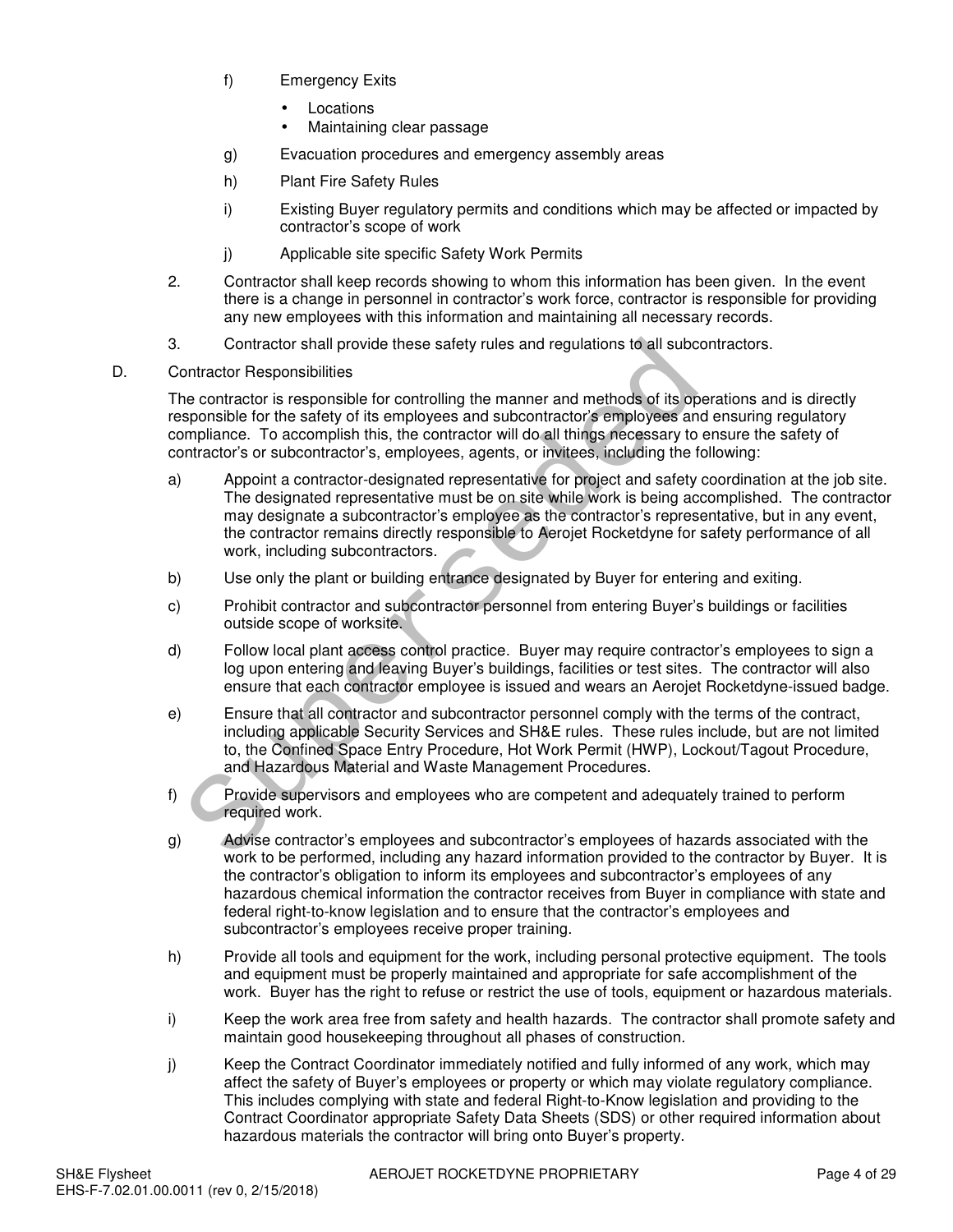- k) Follow specific instructions supplied by Contract Coordinator should emergency alarms be activated.
- l) Know who to call and what to do in the event of an emergency involving the contractor's work or employees.
- m) Provide first-aid and medical services, know where they are located, and how to obtain them for contractor's employees when needed.
- n) Notify the Contract Coordinator immediately of any injury or illness to the contractor's employees or subcontractor's employees occurring while on Buyer's property. Provide a copy of each accident report to the Contract Coordinator within one working day. Contractor is responsible to maintain an adequate supply of investigation forms at the job site.
- o) Coordinate the use of all radiation producing devices or materials such as radiography equipment and alignment lasers with the Contract Coordinator.
- p) Ensure radio and wireless communication devices, laptops, etc., are authorized for use in sensitive areas (i.e., energetic operations and test).
- E. Pre-Job Hazard Assessment
	- 1. Certain contractor job tasks have been identified by Buyer as "high risk" and require the contractor's competent person to perform a job hazard assessment prior to work being performed. "High risk" activities include, but not limited to:
		- Roof work (unprotected)
		- High voltage work (600 volts and above)
		- Steel erection
		- Erected scaffolds
		- Critical lifts
		- Shored trenching
		- Subsurface investigation (excavating/drilling)
		- Operation of gas/diesel/fuel-powered equipment in an enclosed space, building, or within 20 feet of a building or ventilation opening
		- Confined space entry
	- 2. Contractor shall document the job hazard assessment
- 3. Contractor shall conduct a walk-through of the entire "high risk" operation with the Contract Coordinator and/or Buyer's SH&E representative, including reviewing the job hazard assessment, job task steps, anticipated hazards, and associated control/safety measures the contractor plans to implement prior to "high risk" work being performed Ensure radio and wireless communication devices, laptops, etc., are a<br>sensitive areas (i.e., energetic operations and test).<br>-Job Hazard Assessment<br>Certain contractor job tasks have been identified by Buyer as "high rist<br>c
	- 4. All contractor and subcontractor personnel involved in the "high risk" work shall be trained to the contractor's job hazard assessment and acknowledge that they have read and understand the assessment.
	- 5. The contractor's job hazard assessment shall be updated in the event of any changes in scope, hazards, or controls. Subsequent review and written acknowledgment shall be required.
	- 6. A copy of the contractor's job hazard assessment shall be readily available at the job site.
	- 7. The contractor shall submit a copy of the job hazard assessment to the Contract Coordinator at the completion of the project.
- F. Contractor's SH&E Training
	- 1. Contractor shall instruct each employee in the recognition and correction of unsafe acts, behavior and conditions and the regulations applicable to contractor's work environment. The employee shall use these instructions to control or eliminate any hazards or other exposure to illness or injury.
	- 2. Contractor shall acquaint each contractor's employees with the safety and emergency equipment available and the procedures to be followed in each type of accident occurrence.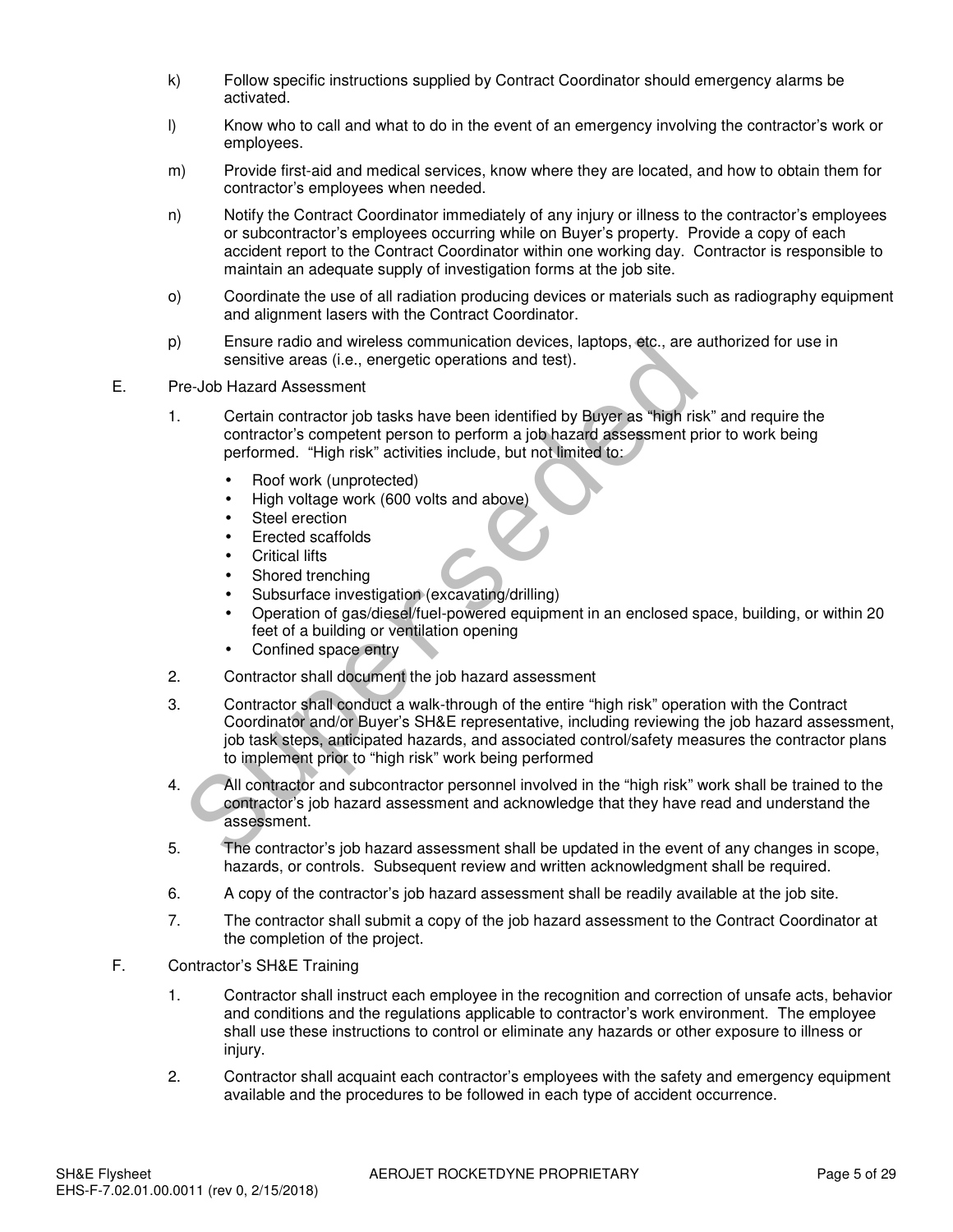- 3. At a minimum, each contractor shall be required to conduct weekly safety meetings while on site with contractor personnel and subcontractor's employees. Minutes shall be kept onsite and submitted to the Contract Coordinator.
- 4. Contractor shall provide a qualified supervisor who is responsible for maintaining job site safety and environmental compliance during all phases of construction. The supervisor shall conduct safety meetings with all personnel weekly, monitor site safety and environmental compliance activities continuously and thoroughly investigate all accidents and near misses. Depending on the size and type of project, the supervisor may have other work site responsibilities.
- 5. All contractor personnel must receive an initial orientation by contractor's supervisor into contractor's safety procedures, Contractor's IIPP, and the requirements of this section.
- 6. Contractors are responsible for educating their personnel on the requirements of the Federal and California Hazard Communication Right-to-Know law regarding hazardous chemical inventories, SDSs, container labeling, and emergency procedures.
- 7. Documentation of Federal and California Hazard Communication Right-to-Know employee training is of paramount importance. Contractor shall keep complete and have accurate records of contractor's personnel training and attendance. This documentation, as well as the hazardous chemical inventory, and any permits, and SDS file, shall be made available upon request by either Buyer's SH&E organization or an inspector from an outside regulatory agency Documentation of Federal and California Hazard Communication Rightaning is of paramount importance. Contractor shall keep complete of entrication<br>of contractor's personnel training and attendance. This documentation<br>chemic
- G. First Aid and Medical Attention
	- 1. All first aid and medical attention for contractor's workers shall be handled by contractor in accordance with OSHA regulations.
	- 2. Contractor shall be required to set up a first aid station in compliance with OSHA and state regulations.
	- 3. Contractor shall be responsible for containerizing all bio-hazardous waste in an OSHA compliant manner and sanitizing any contaminated work areas.
		- a) Buyer will direct contractor where to dispose of the bio-hazardous waste onsite at Aerojet Rocketdyne.
- H. Recording and Reporting of Injuries/Illnesses
	- 1. Contractor shall immediately notify Contract Coordinator of all occupational injuries or illnesses that occur to contractor's employees while on Buyer's property and all near-misses that could have led to an injury or illness.
	- 2. Every contractor and subcontractor shall maintain occupational injury and illness records for employees (unless exempted by OSHA) which shall include the following forms:
		- OSHA 301 Supplementary Record of Occupational Injuries and Illnesses
		- OSHA 300 Log and Summary of Occupational Injuries and Illnesses.
	- 3. Contractor shall notify Buyer of the name of contractor's employee who will be knowledgeable in the prevention of accidents at the job site, and whose duty will be to report immediately in writing to Buyer all accidents and injuries occurring, including near misses, at the worksite. If contractor files an accident report with a public authority, contractor shall provide a copy of the report to Buyer, prior to issuance.
	- 4. Contractor shall investigate, as a minimum, each accident and near-miss to determine the cause and implement future corrective measures. Contractor will present a written copy of its investigation report and corrective action measures to Buyer's SH&E department through the Contract Coordinator, within one working day.
- I. Personal Attire
	- 1. Contractor's employees shall wear proper clothing while on Buyer's premises. Removal of shirts or wearing of shorts, "tank tops," or open-toed shoes is not allowed.
	- 2. Contractor's employees shall wear hard hats (ANSI/ISEA Z89.1, Class A or Class B rated) at the job site during all phases of construction activities. The contractor shall be responsible to ensure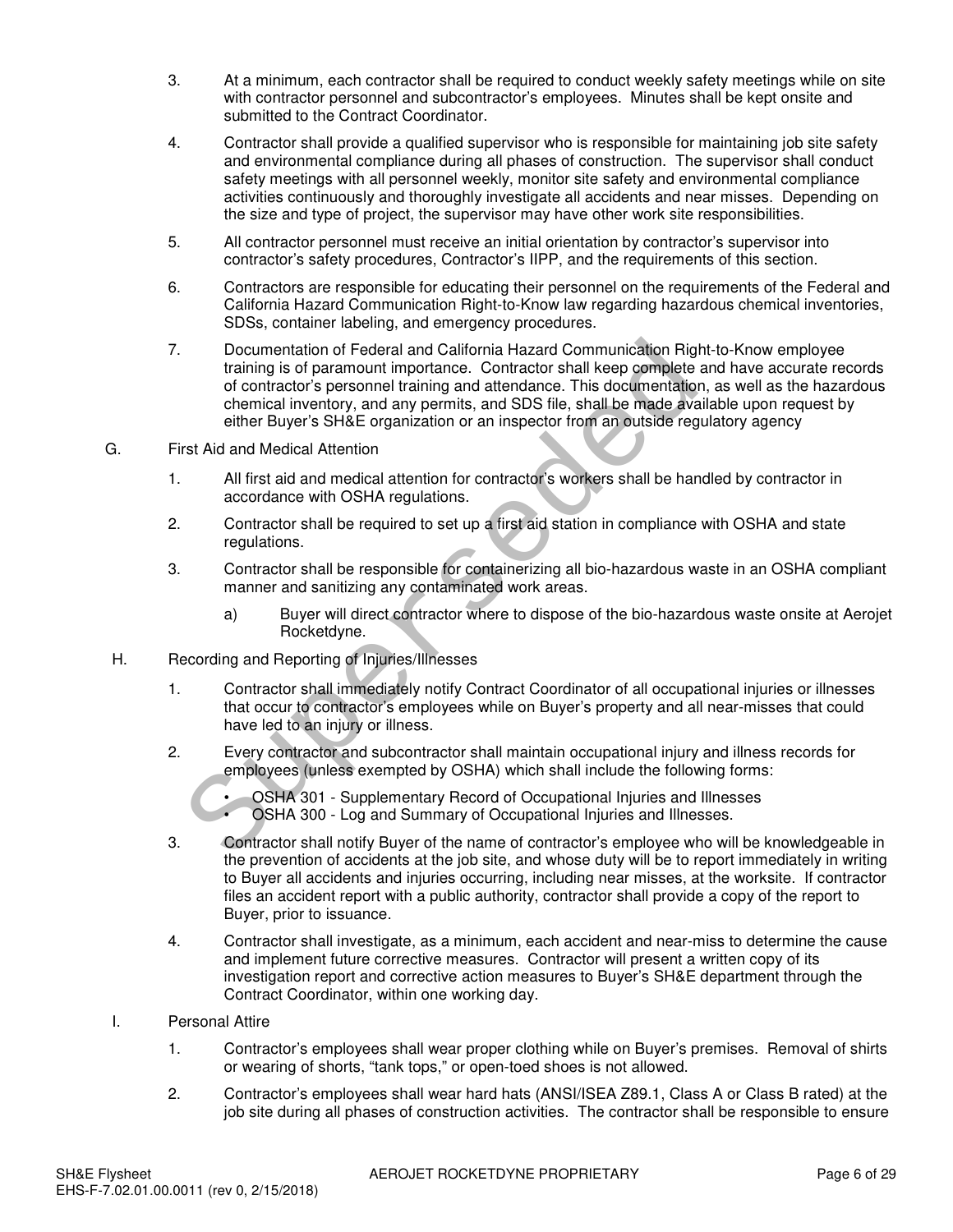that all contractor's employees adhere to the hard hat policy and that the appropriate signage is posted at the job site.

- 3. Contractor's employees shall wear appropriate eye protection, consisting as a minimum of safety glasses with side shields (ANSI/ISEA Z87.1) within Buyer's designated areas and as required by OSHA to perform construction activities. Dark tinted lenses are prohibited indoors, excluding welding operations.
- 4. Contractor's employees shall wear safety-toe footwear (ASTM F2413) when there is potential for injury or within Buyer designated safety-toed footwear areas.
- 5. For additional requirements concerning personal protective equipment (PPE), please refer to Section III.C.
- J. Personal Conduct/Restricted or Prohibited Items
	- 1. Horseplay, fighting, gambling, unauthorized explosives, possession of firearms, drinking alcoholic beverages, use of regulated drugs, being under the influence of drugs or alcohol, theft, vandalism, sabotage, and distribution of unauthorized literature shall be cause to bar those involved from Buyer's property, indefinitely and subject the individual(s) and/or company to possible legal, civil and/or criminal action.
	- 2. Weapons, ammunition, narcotics, and intoxicating beverages are prohibited items and shall not be admitted on Buyer's premises.
	- 3. Cameras, radios, binoculars, recorders, and transmitting devices are restricted items. Such items are permitted onto the premises only if job related and after obtaining prior approval from Security Services through the Contract Coordinator. Prior approval will be additionally required from Buyer's SH&E organization through the Contract Coordinator, whenever explosives or radioactive materials are to be brought upon the premises. beverages, use of regulated crugs, being under the initiance of argustration, abordayis, and distribution of unauthorized literature shall involved from Buyer's property, indefinitely and subject the individual(s possible
- K. Smoking Regulations

Smoking is permitted only in approved locations and will be defined by the Contract Coordinator.

- L. Use of Buyer Tools/Equipment
	- 1. Building cranes may be used by the contractor only with the prior approval of the Contract Coordinator and only after appropriate bailment liability documentation is approved by Buyer. Testing or proof loading prior to and/or after the contractor's use shall be at the contractor's expense.
	- 2. With the exception of Section I.L.1., the use of Buyer tools and equipment is strictly forbidden.
- M. Buyer Work Safety Permits
	- 1. Permits may be required by Buyer or OSHA for certain work activities. Examples include, but are not limited to the following:
		- Lockout/Tagout: Refer to Section III.I. for requirements
		- Excavations
		- Hot Work Permit: Refer to Section III.B for welding, cutting and spark production requirements
		- Confined Space Entry
			- a) Entry into a confined or enclosed space or area shall require a "Confined Space Entry Permit" by Contractor to be completed before work begins. Refer to Section III.H for confined space entry requirements.
			- b) Buyer shall approve contractor's Confined Space Entry Procedures prior to entry into any confined space.
		- Demolition of structures or buildings greater than 36 feet high
		- Erection of structures or buildings greater than 36 feet high
		- Operation of internal combustion engines below ground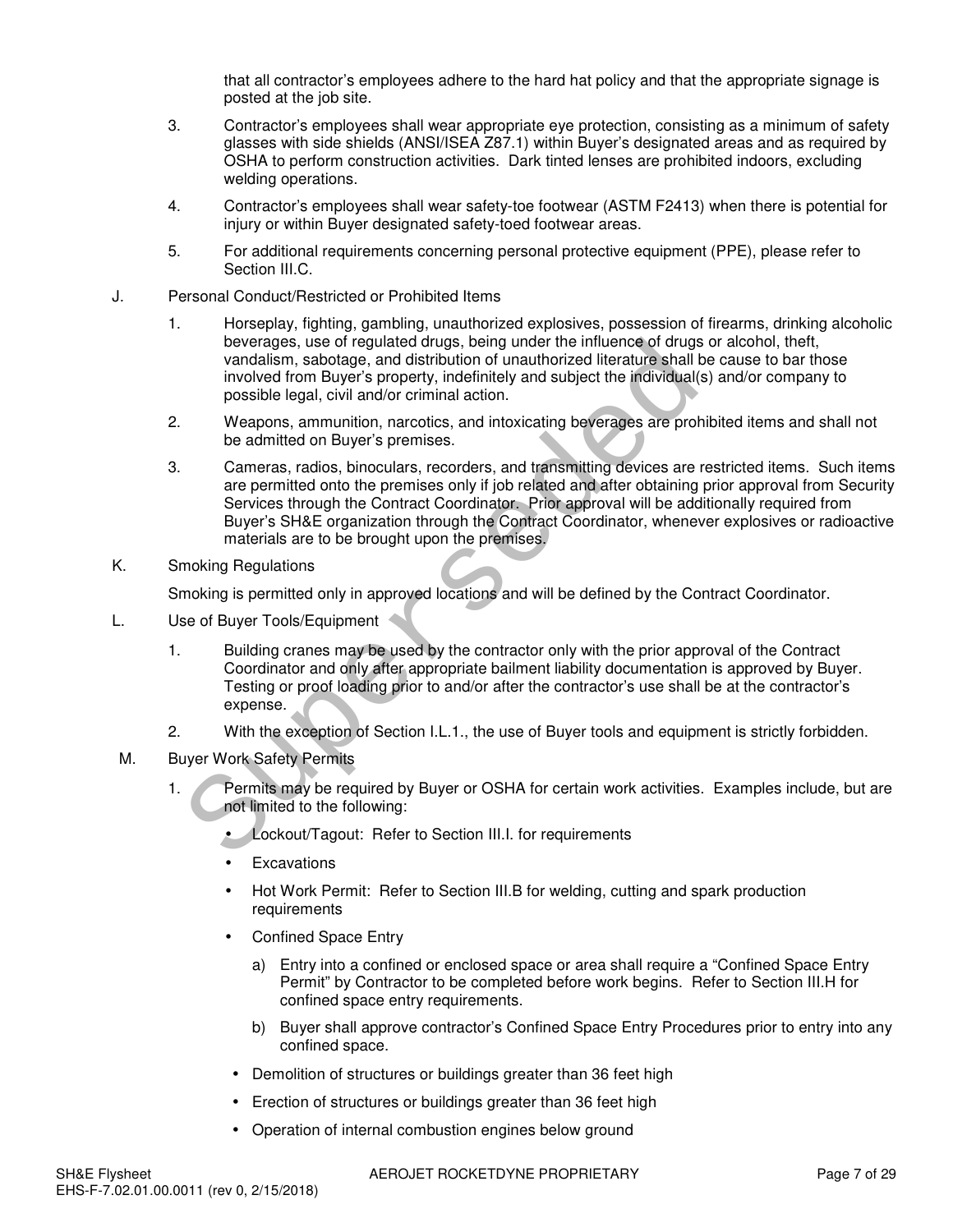- Operation of tower cranes
- Fire suppression/detection impairment
	- a) All work that requires the disconnection, severance, or shutting off of a fire suppression or detection system, shall be coordinated through the Contract Coordinator.
	- b) Buyer's authorized representative will be responsible for closing all valves, aborting all fire suppression and detection systems, and completing an "FM Global Red Tag" Impairment Permit.
	- Rigging Operations

All lifts with rigging shall be planned and then performed in accordance with the plan. Any lift the buyer identifies as "Program Critical" or "Safety Critical" will require a written lift plan that will be reviewed by the buyer's Material Handling Specialist.

• Job Safety Analysis (JSA)

Operations the buyer identifies as "Safety Critical" that are not otherwise addressed will require a written JSA that identifies the job's hazards and the planned methods for controlling those hazards. The JSA will be reviewed by the buyer's SH&E representative.

- 2. Conditions noted on the permit(s) shall be exactly identical to the actual job conditions. When the conditions of a job change, or when new tools requiring permits are needed to do the job, other than those originally covered in the initial permit, WORK SHALL STOP IMMEDIATELY because the permit is invalid. The permit is only good for what it describes--no more. Work cannot progress until the situation can be carefully analyzed and a new permit issued for the new conditions. Franchine they included and the best in the section of the section and the conditions of equire a written JSA that identifies as "Safety Critical" that are not o require a written JSA that identifies the job's hazards and
- 3. Contractor shall present permit to Contract Coordinator for work scope concurrence and for Contract Coordinator's initials showing proof of approval.
- 4. Contractor must ensure that the contractor's employees are knowledgeable of the permit requirements.
- 5. The permit must be posted in the work area. If the permit cannot be posted, it should be carried by one of the contractor's supervisors in that area. Contract Coordinator will periodically question contractor's employees as to the location of the permit and its requirements. Permits shall not remain in contractor's trailer.
- 6. Communication is the key to enhancing the effectiveness of the work permit system. Contractor's employees, agents, delegates, invitees and subcontractors, and Buyer's Contract Coordinator, including operators and facility supervisors, should all be aware of the specific requirements of each permit. This then allows each to review the ongoing work and look for possible changing conditions or deviations during their daily work routine.
- N. Hazardous Material Usage
	- 1. Before work can begin, contractor shall provide to Buyer's SH&E organization, through the Contract Coordinator, a hazardous material inventory and the corresponding SDSs.
	- 2. Hazardous materials shall not be brought onto Buyer's property until approval is received from Buyer's SH&E organization, through the Contract Coordinator.
	- 3. The hazardous material inventory, along with all SDSs shall be made available to the Contract Coordinator on an immediate basis.
	- 4. Contractors are required to strictly enforce container labeling. All containers of hazardous substances shall be labeled. Label shall identify substance, appropriate hazard warnings, and emergency procedures.
	- 5. In the event that containers suspected of containing hazardous substances are received without the manufacturer's label, the shipment shall be rejected. All containers of hazardous substances must be appropriately labeled and identified.
	- 6. If a shipment of properly labeled containers is received by contractor without a SDS, contractor shall immediately request the SDS from the manufacturer. No material shall be brought onsite or used without prior SH&E approval and associated SDS.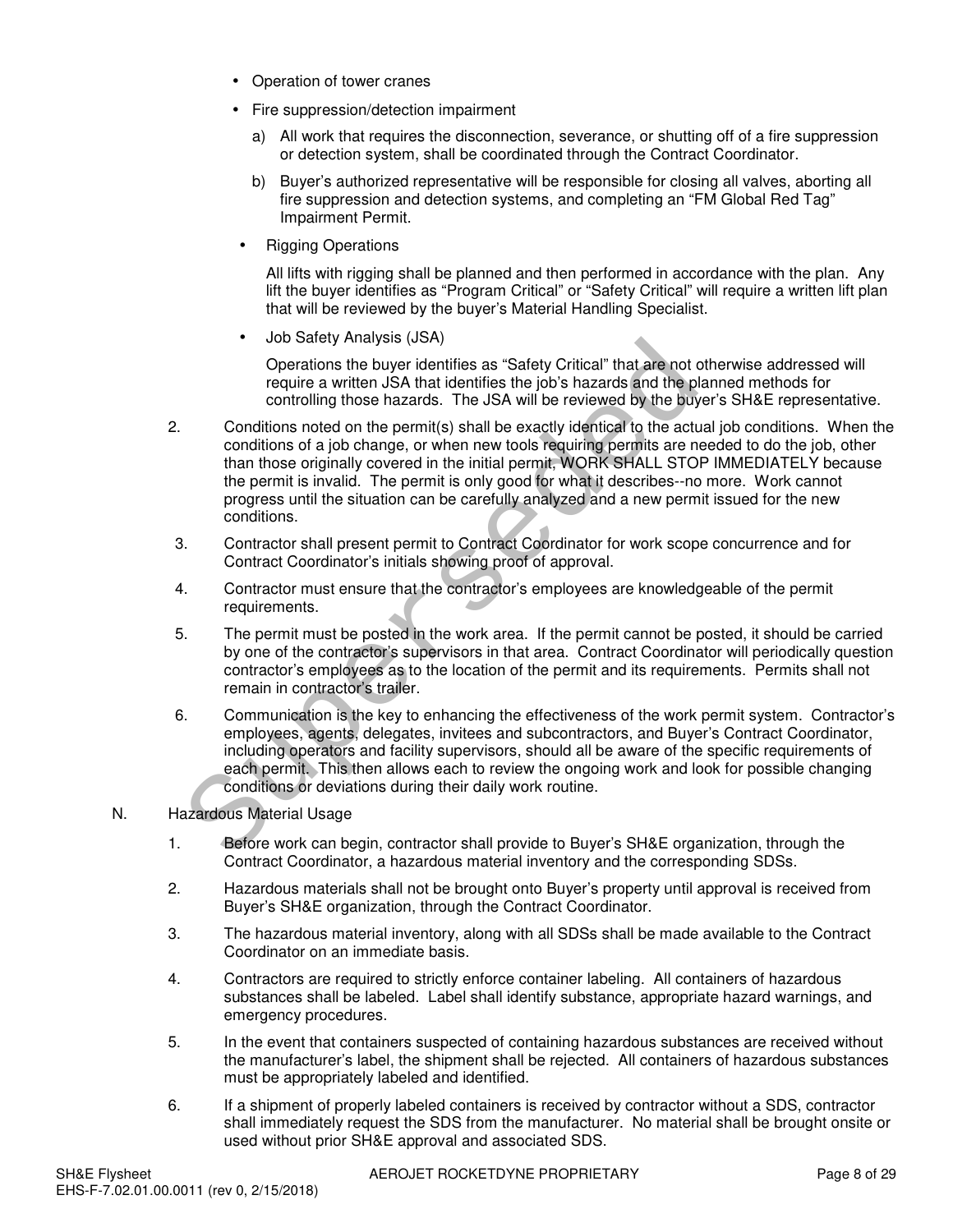- 7. A SDS is not required for subsequent deliveries of the same product, and same manufacturer, for the same job.
- 8. Contractor shall store hazardous materials in Buyer approved staging areas and provide spill containment for storage of liquid hazardous materials. Upon request, contractor shall provide Buyer's Contract Coordinator with a list of hazardous materials used on Buyer's property for each day and the quantities used for each material.
- O. Air Contaminants and Noise Control

Aerojet Rocketdyne employees shall not be subjected to excessive air contaminants and noise from contractor's operations. Protective measures may include, but not limited to the following:

- Keeping levels of gases, dust, fumes, etc., below OSHA's Permissible Exposure Level (PEL) in nonoffice areas and 1/10 the PEL for office locations
- Isolation of heating, ventilating and air conditioning systems
- Installation of barriers, temporary walls or approved fire retardant plastic
- Working off shift hours

### **II. ENVIRONMENTAL PROTECTION REQUIREMENTS**

- A. General
- 1. Federal, state and local regulations have specific requirements, pursuant to the handling, management and disposal of hazardous materials including, but not limited to, asbestos and lead-containing materials, specifically lead-based paint; PCB ballasts; fluorescent light tubes; and contaminated soil. The contractor must comply with the specific requirements associated with this specification, including but not limited to required licenses, certifications, permits and insurance. Installation of barriers, temporary walls or approved fire retardant plastic<br>
Working off shift hours<br>
MENTAL PROTECTION REQUIREMENTS<br>
Federal, state and local regulations have specific requirements, pursus<br>
management and
	- 2. The contractor shall submit to Buyer a close-out package to include, at a minimum, all daily logs, sign-in and sign-out sheets, safety meetings, personnel air/blood monitoring data, SDSs of the materials used, HEPA (High Efficiency Particulate Air (filters)) inspection logs, agency notification and permits, copies of manifests, and general field notes. The close-out package must be submitted to Contract Coordinator within two-weeks after the end of the project.
- B. Air Conditioning Systems

Should the contractor perform task(s) such as repairing, servicing, or disposing of an air conditioning system, the contractor must comply with all regulatory requirements specified in 40 CFR Part 82 and local air district rules.

- 1. Included in these requirements, at a minimum, the contractor shall be certified to perform such work and provide Buyer with current certifications and documentation at least 24 hours prior to the start of the project and the specified task.
- 2. Subcontractor shall complete Refrigerant Usage Logs whenever working on refrigerant containing units. SH&E provides the Usage Log forms and the completed Usage Log forms and they are to be provided to SH&E when the project is completed and/or when requested by SH&E.
- C. Air Quality
	- 1. At any time during repairing, servicing or disposing operations, the contractor shall at all times comply with all applicable United States Environmental Protection Agency (USEPA) and/or California Air Resources Board (CARB) Rules and Regulations (for California locations), including specific permit requirements and conditions that are the contractor's responsibilities.
	- 2. Buyer or outside agencies have the right to ask for the proper certifications and documentation to perform the operation. Should Buyer find the work is being performed without the proper certification and documentation, Buyer has the right and obligation to stop work, at the contractor's expense, until the issue is rectified.
	- 3. Contractor shall present all applicable local air district Air Permits to Operate, prior to commencing work.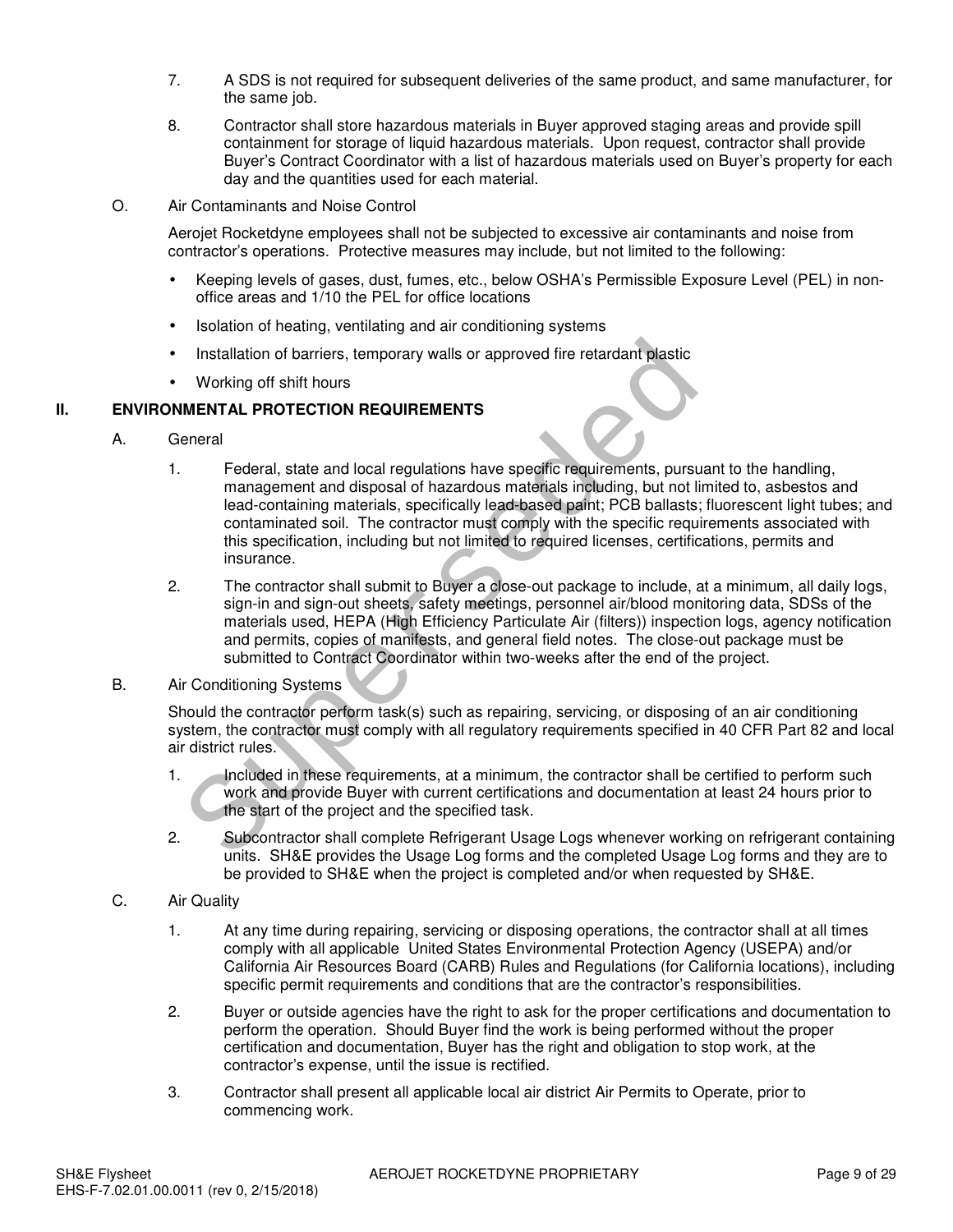- 4. Contractor shall present all applicable CARB (for California locations) Air Permits to Operate, prior to commencing work.
- 5. Contractor may be required to complete Engine Usage Logs when operating (owned or rented) fuel-burning engines at some Aerojet Rocketdyne sites. When required, SH&E will provide the Usage Log forms and the completed Usage Logs should be sent to SH&E when the project is completed and/or when requested by SH&E.
- 6. All hazardous materials (paints, solvents, adhesives, etc.) used by contractor shall comply with Regulatory requirements at all times.

#### D. Asbestos

- 1. Contractor shall assume all building materials containing asbestos, and shall not be disturbed, unless indicated on drawings. If such areas must be disturbed, contractor shall coordinate with Contract Coordinator to obtain written approval from Buyer's SH&E organization.
- 2. Buyer defines all asbestos-containing material (ACM) as a material containing any amount of asbestos fibers.
- 3. All contractor and subcontractor employees that contact or work on asbestos-containing materials during their work activities shall have asbestos awareness training as defined by OSHA. Training shall be current and completed prior to initiation of work.
- 4. If the project's scope of work involves asbestos abatement and consulting services, please refer to Buyer's drawings or Statement of Work.
- 5. Contractor shall make appropriate local air district asbestos notifications for renovation or demolition activities when applicable.

### E. Lead

- 1. Contractor shall not install lead-containing materials, unless approved by Buyer's SH&E organization. Furthermore, contractor shall assume all existing paint contains lead, unless analytical data proves otherwise. Paint containing lead shall not be disturbed, unless the activities have been documented in a lead work plan, in accordance with OSHA Regulations, and submitted to Buyer's SH&E organization for review. Activities, which may involve lead include: Buyer defines all asbestos-containing material (ACM) as a material complements all asbestos fibers.<br>
All contractor and subcontractor employees that contact or work on as<br>
during their work activities shall have asbestos a
	- Painting and decorating with lead-containing paint or other materials
	- Demolition or salvage of structures where lead or materials containing lead are present
	- Removal or encapsulation
	- New construction, alteration, repair or renovation of structures, substrates, or portions t hereof, that contain lead
	- Installation of products containing lead
	- Lead contamination/emergency clean up
	- Transportation disposal, storage, or containment of lead or materials containing lead on the site
- 2. Contractor shall remove lead-containing materials in such a way that does not generate lead dust and follow the specific requirements listed in 29 CFR 1926.62 and/or CCR Title 8, Section 1532.1 (for California site locations).
- 3. Contractor shall assume responsibility for the proper packaging of the lead waste prior to disposal.
- 4. Buyer shall assume responsibility for disposal of all lead-containing waste that is generated.
- 5. Upon request, contractor shall provide Buyer with contractor's personnel air monitoring data and blood lead levels consistent with medical confidentiality provisions.
	- a) If any contractor's employee or their designated agents exceed the OSHA Permissible Exposure Level for lead of 50 micrograms per cubic meter (50  $\mu$ g/m<sup>3</sup>), or have elevated blood levels greater than 50 micrograms per deciliter (50 50  $\mu$ g/dl), the employee shall be removed from the work area and additional engineering work control measures shall be implemented by contractor.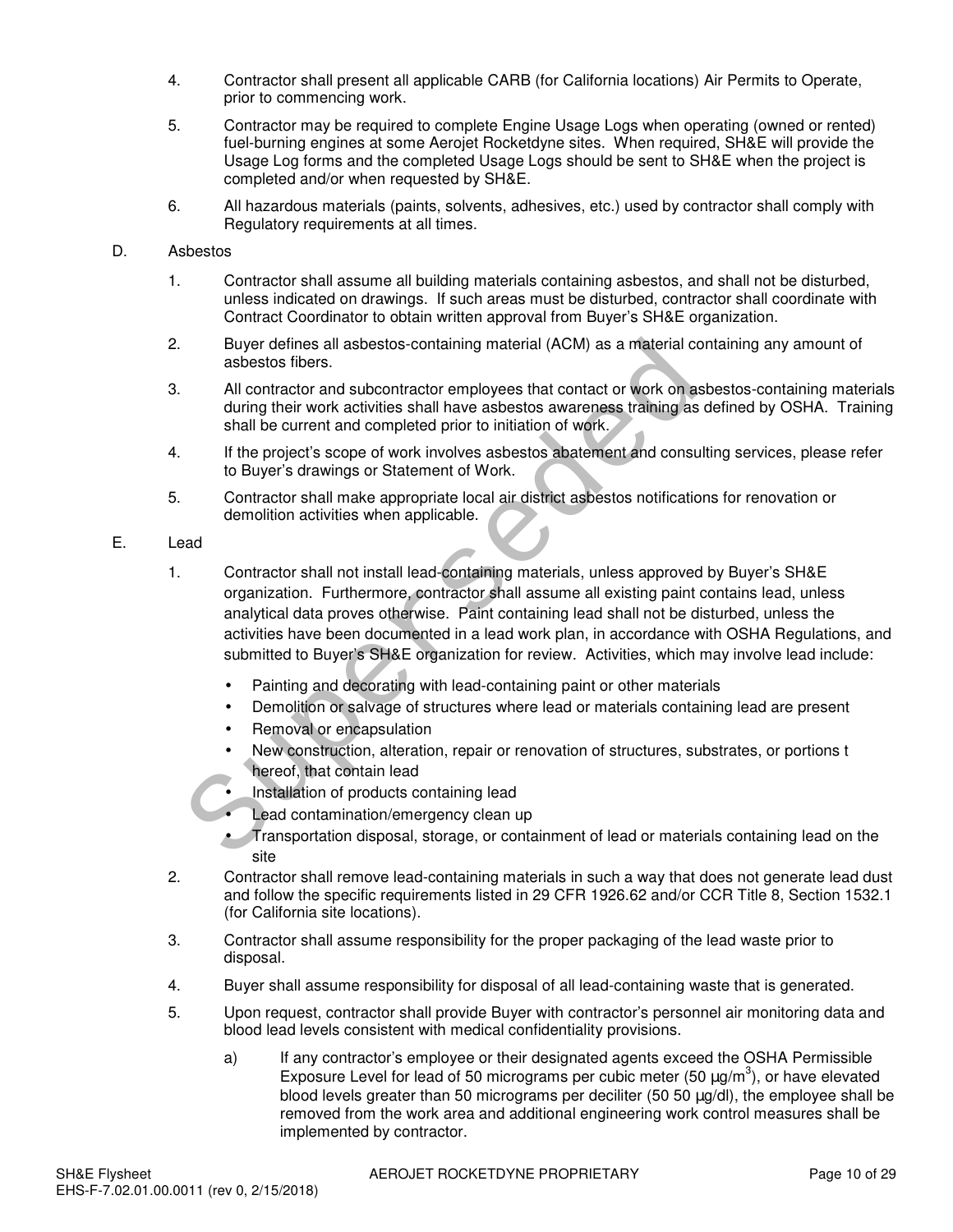#### F. Water Discharge

- 1. Contractor shall not discharge wastewater to Buyer's ground, sanitary system, or storm drains unless written authorization has been obtained from Buyer's SH&E organization. All equipment or area washdown water shall be contained and discharged according to instructions from Buyer's Contract Coordinator.
- 2. All concrete cutting water shall be managed according to instructions from Buyer's Contract Coordinator.
- G. Hazardous Waste
	- 1. Contractor shall notify Buyer's Contract Coordinator prior to generation of any hazardous waste.
	- 2. All hazardous waste shall be handled, managed and packaged to meet all federal, state and local regulations.
	- 3. Contractor shall store hazardous or potentially hazardous wastes in Buyer provided hazardous waste containers in Buyer approved staging area(s). Buyer shall be responsible for disposal of all contractor-generated hazardous wastes.
	- 4. Contractor shall make a good faith effort to minimize hazardous waste generation.
	- 5. Should the contractor or their designated agents not comply with the federal, state, local, or municipal regulations, or with this document, Buyer has the right to stop work, at contractor's expense, until the issue is rectified. The cost for project delays shall be assumed by contractor.
		- a) Violations may be referred to the appropriate regulatory agency(s), which may lead to legal, civil, and/or criminal action.
- H. Radiation

When applicable, prior to the conduct of site operations, Buyer's SH&E organization shall review and approve contractor's radiation safety procedures. Unless specified otherwise in writing, the contractor shall bear primary responsibility for safe conduct of licensed or registered operations while on Buyer's property Super and substrated the contraction of the Contraction of the Contractor shall make a good faith effort to minimize hazardous wastes.<br>
Contractor shall make a good faith effort to minimize hazardous wastes.<br>
Contractor sh

- I. Soil, Concrete, and Asphalt Handling
	- 1. One week prior to the start of an excavation, the contractor shall notify the Contract Coordinator. The Buyer will specify through the Contract Coordinator how all excavated soil, concrete and asphalt is to be managed including:
		- Staging/storing areas
		- Requirements for stormwater run-on/run-off control
		- Requirements for covering/underlayment
		- Disposal of excess excavation materials
	- 2. Historical process data shows the potential for soil and/or groundwater and/or concrete/asphalt contamination. Should the contractor find any potential contamination spots in the soil, concrete, or asphalt, the contractor shall immediately stop the project and notify the Contract Coordinator. If contamination is found and/or suspected during excavation, the Buyer will determine how the contaminated media is to be managed including:
		- Air monitoring required during excavation
		- Sampling and analysis
		- Waste characterization
		- Disposal
	- 3. Unless already specified by contract, the Buyer shall arrange for containers, transportation and disposal of the contaminated media.
	- 4. Media that is found not to be contaminated shall be disposed of by contractor or as otherwise specified by contract.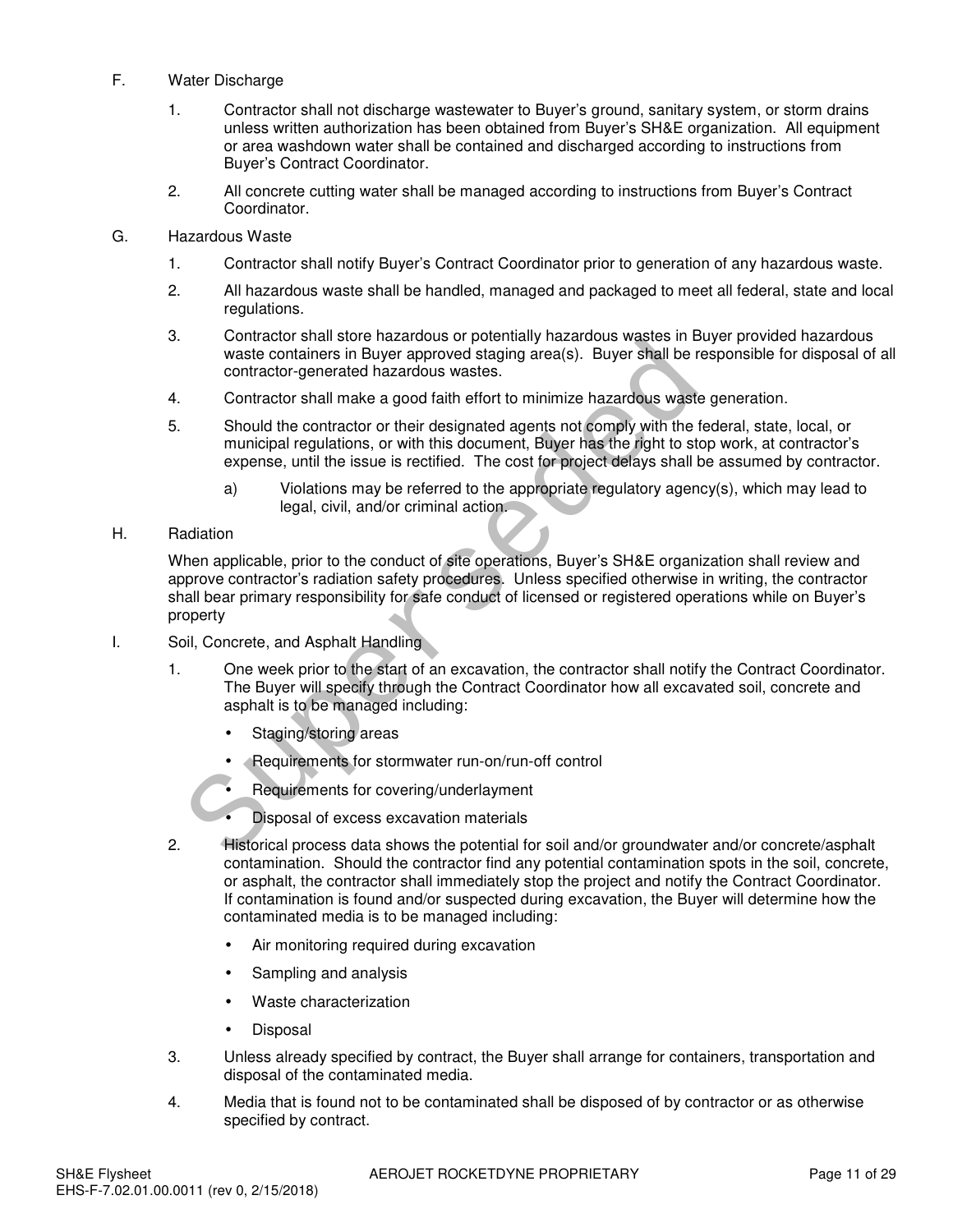5. After the excavation is complete, for each particular area, the contractor shall allow Buyer sufficient time to collect soil samples prior to any further construction.

## **III. HEALTH and SAFETY REQUIREMENTS**

A. Fire Protection and Prevention

Contractor's personnel shall observe Buyer's plant fire safety rules and regulations. These include, but are not limited to:

- 1. Contractor shall provide the number of fire extinguishers and fire protection devices required by law and any additional protection devices required by Buyer. Contractor shall also maintain the equipment in good operating condition (i.e., fully charged). All fires shall be promptly reported to Buyer's Security Control Center in accordance with emergency procedures.
- 2. Buyer's Security Services personnel responsible for fire protection will give contractor's employees instructions concerning operations which tend to compromise fire prevention practices or standards.
- 3. Smoking is permitted only in approved areas and will be defined by Buyer.
- 4. Welding, burning, cutting, spark producing equipment, or heating operations require prior approval and a valid permit from Buyer's authorized representative through the Contract Coordinator.
- 5. Operation of gasoline engine or diesel engine-driven equipment, i.e., forklifts, air compressors, generators, pumps, are not permitted in occupied buildings unless the equipment has been inspected and conditions approved by Buyer's SH&E organization through the Contract Coordinator, e.g., equipped with an approved exhaust purifying device. While on Buyer's premises, all gasoline or diesel-powered engines shall be shut down before fuel tanks are opened or refueled. Refueling shall not occur within a building. Such equipment shall be properly maintained and their exhaust emissions shall not exceed permissible levels. or standards.<br>
Smoking is permitted only in approved areas and will be defined by BM<br>
editing, burning, cutting, spark producing equipment, or heating oper<br>
approval and a valid permit from Buyer's authorized representativ
- 6. Liquefied petroleum fuel tanks require inspection by Buyer prior to initial operation.
- 7. Roofing kettles and tar pots used on Buyer's premises must be inspected and approved by Buyer upon arrival at the job site. The unit must be disconnected from the towing vehicle at all times when in operation and will be kept at a safe distance from buildings.
- 8. The use, handling, or storage of explosives and all blasting operations require approval of Buyer's SH&E organization through the Contract Coordinator. Contractor must request approval for the use of explosives at least 24 hours in advance of such requirement.
- 9. Aisles, exits, and stairways shall be clear and accessible at all times and in good repair. When it is necessary to close off, block or repair an aisle, exit or stairway, prior approval must be obtained from Buyer's SH&E organization through the Contract Coordinator.
- B. Welding, Cutting, and Spark Production
	- 1. Contractor's personnel shall observe Buyer's plant safety regulations regarding welding, cutting, burning, grinding or heating operations, open-flame operations and spark production.
	- 2. Proper precautions (isolating welding and cutting, removing fire hazards from the vicinity, providing a fire watch, etc.) for fire prevention shall be taken in areas where welding or other "hot work" is being done. The HWP must be completed prior to any welding, cutting, burning, grinding or heating operation, open-flame operations and spark production, or other "hot work" being performed. Buyer's representative will respond to inspect the proposed operation. No work shall be performed without Buyer's signature approval on the HWP. The HWP shall be prominently displayed within the work area. Upon completion of the job, the permit shall be forwarded to the Buyer, through the Contract Coordinator. No welding, cutting, or other "hot work" shall be done where the application of flammable paints or the presence of other combustible materials or heavy dust concentration creates a fire hazard.
	- 3. Contractor shall provide a fire watch person to observe the area where the "hot work" is occurring. The fire watch person shall have no other responsibilities, other than observing the operation for evidence of fire. The fire watch person shall observe the area of "hot work" for the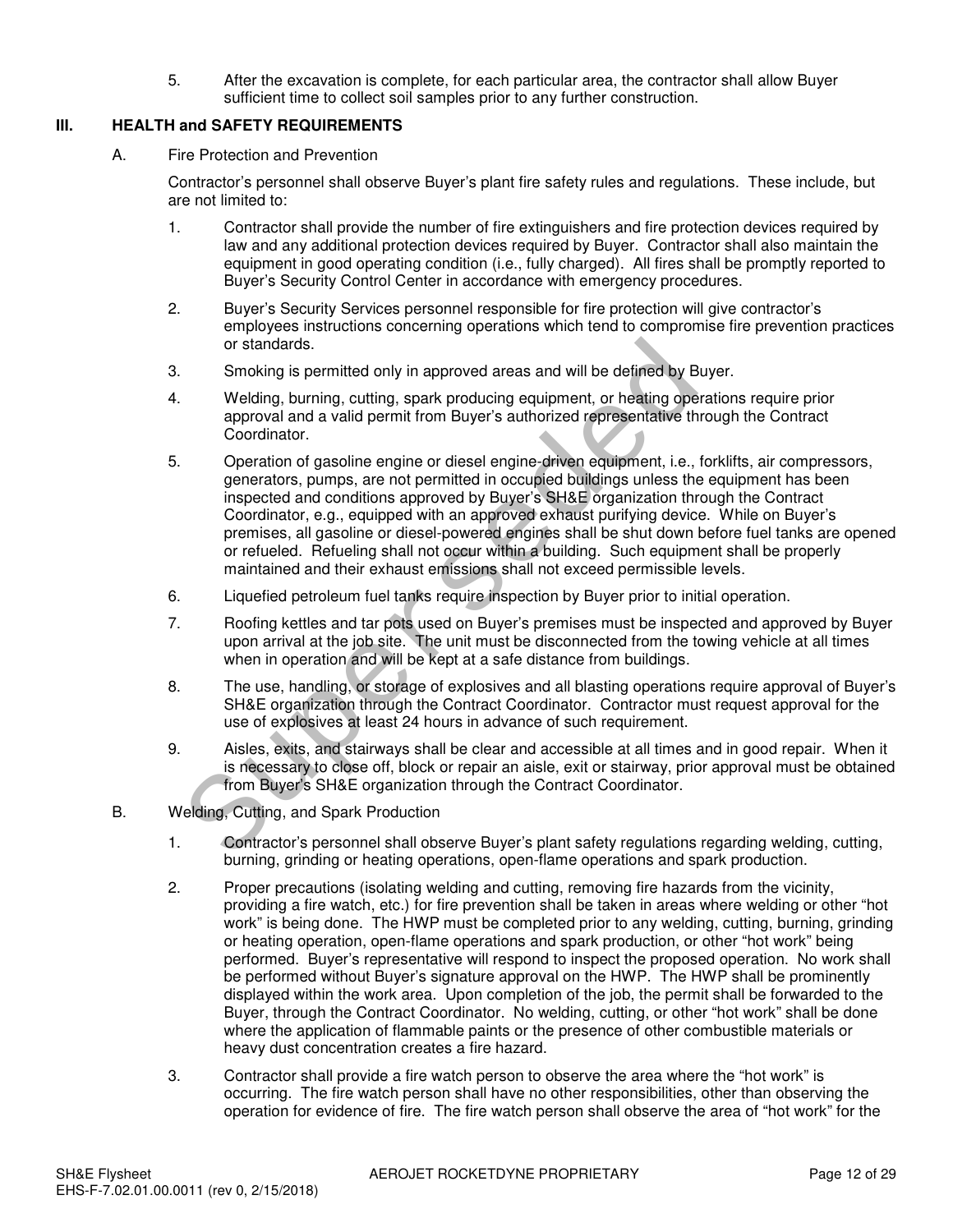period specified on the HWP but no less than at least 30 minutes following the cessation of "hot work" activities.

- 4. Welding equipment used on the premises must be of an approved type and in good operating condition. When overhead welding operations are to be performed, arrangements shall be made through the Contract Coordinator for removal, whenever possible, of the hazardous materials from the immediate area to a safe location. Contractor will provide adequate standby personnel, barriers, and warning signs on lower floor level while performing overhead burning, cutting or welding operations, or other "hot work" operations. Contractor is responsible for furnishing glass cloth blanket, or other approved ceiling covering to protect materials which cannot be removed from the work area and which may be damaged by such operations.
- 5. When welding or cutting operations are performed with oxygen and acetylene tanks, the tanks must be properly secured in an upright position and equipped with shutoff wrenches. Each oxygen and acetylene tank must be shut off at the tank and hoses bled down when the welding operations are completed for the day. Electrical arc welding equipment, including power sources such as gasoline engines, must also be shut off when not in use.
- 6. Contractor shall exercise extreme care in the use of all open flame equipment. The Contract Coordinator shall be informed daily of all such activities. The following items are of particular importance and shall be strictly enforced by contractor: such as gasoline engines, must also be shut off when not in use.<br>
Contractor shall exercise extreme care in the use of all open flame equodinator shall be informed daily of all such activities. The following<br>
importance an
	- a) Contractor shall enforce strict compliance with the above HWP.
	- b) Contractor's welding, cutting and spark production or other "hot work" operations, will be permitted in flammable liquid areas only if operations are shut down, vapor checks made, solvents removed and automatic sprinklers are in service.
	- c) Contractor shall use fire-resistant tarpaulins to contain sparks and hot metals.
	- d) Contractor shall confine flammable liquids within approved safety containers.
- 7. Contractor shall perform welding, cutting and other "hot work" operations in accordance with OSHA regulations. These shall include, but not be limited to:
	- a) All exposed combustible materials located below the welding and cutting area must be removed to a safe location, covered with a fire-resistant material or protected by an approved spark catcher to contain all sparks and slag.
	- b) An approved fire extinguisher must be within the immediate area, which is within 20 feet of any welding, cutting, or "hot work" operations.
	- c) The user must inspect all leads, grounds, clamps, welding machines, hoses, gauges, torches, and cylinders before they are put into operation.
	- d) All fittings, couplings and connections are to be "leak-free."
	- e) Provide adequate ventilation while cutting, welding, soldering, or working on galvanized material while working within enclosed shelters.
	- f) All work must have a separate and adequate ground, pulled from the welding machine to the item being welded.
	- g) Adequate measures, e.g., flash screens, shall be taken to shield the eyes of personnel in the vicinity from flash burns and the welding rays.
	- h) At the end of each shift (or when not in use for extended periods), the welding machine shall be turned off.
	- i) An OSHA-approved welding helmet which attaches to a hard hat must be worn. Use appropriate fillers for the hazard.
	- j) Electric welding is prohibited from any metal ladder.
	- k) Compressed gas cylinders must be secured vertically to an adequate support while in storage or transit. The protective cap must be on during storage and transit. Under no circumstances shall acetylene cylinders be laid down.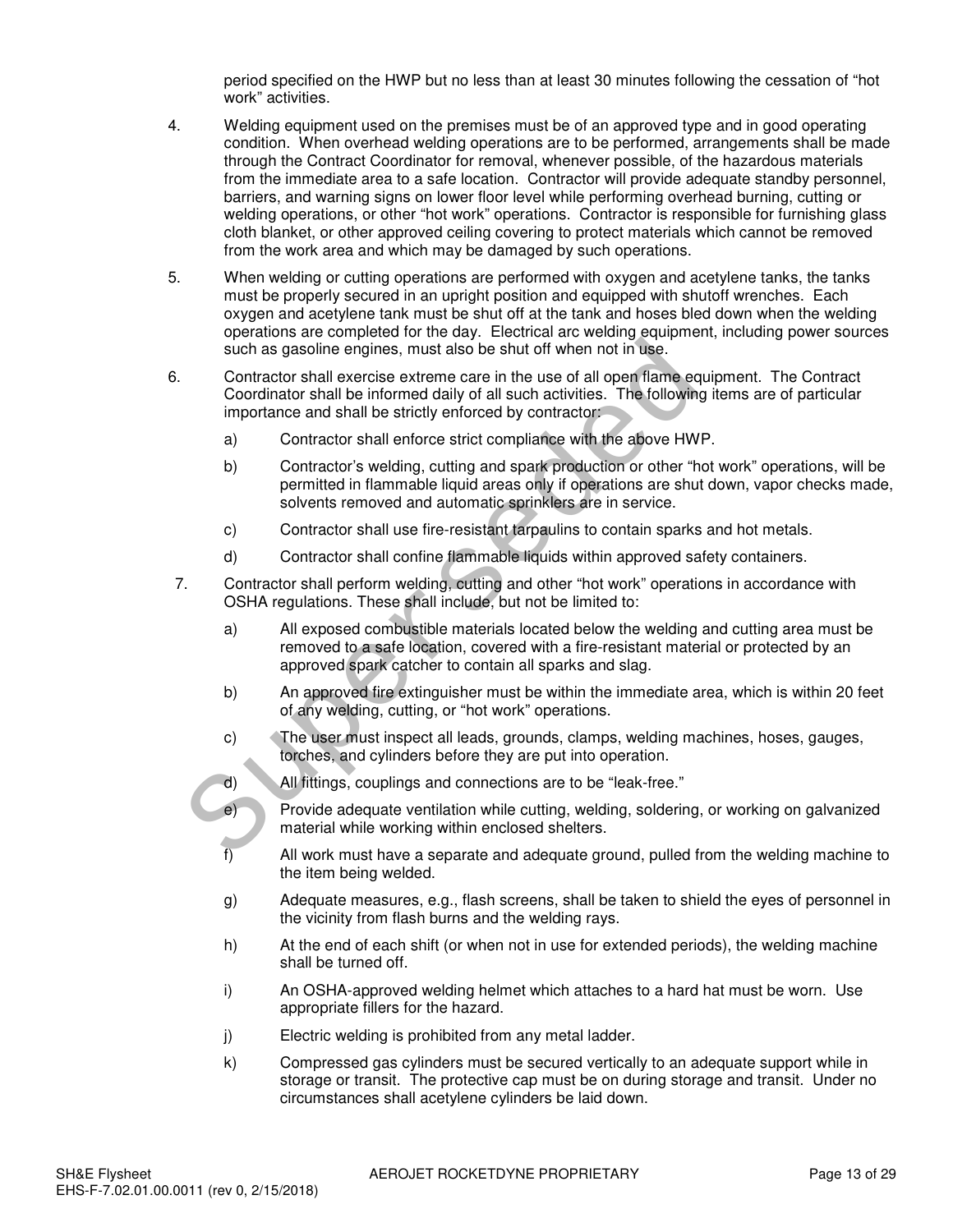- l) Keep oil and grease away from oxygen regulators, hoses, and fittings. Do not store wrenches, dies, cutters, or other grease-covered tools in the same compartment with oxygen equipment.
- m) Approved cutting goggles must be worn. Use appropriate filters for the hazards.
- n) Gloves shall be worn to protect hands and wrists. Flying chips and weld slag travel a considerable distance and may be dangerous to other personnel in the area and, therefore, shall require a screening or shielding. Heavy leather work gloves, long sleeve shirts or jackets, and goggles and/or a full face shield shall be worn when welding, cleaning, grinding, and brushing surfaces. The same precautions shall be taken for wire brushing and power brushing. Flame-resistant aprons of leather or other suitable material shall be worn as protection against radiating heat and sparks. Clothing should be free of oil and grease.
- o) Torches shall never be left in a vessel due to potential leaks.
- p) Oxygen shall not be used to operate pneumatic tools, pressurize a container, blow out lines, or as a substitute for compressed air or other gases.
- q) Cylinders and hoses shall be placed where they are not exposed to sparks and slag from a welding or cutting operation or other "hot work" operations.
- r) Cylinders shall be raised to upper levels with approved rigging gear. Do not lift them with slings or by the protective cap or valve.
- s) Do not strike an arc on cylinders or use them as rollers.
- 8. Welding and cutting on barrels or other containers shall be in accordance with all prevailing codes, ordinances and regulations, including all procedures directed by Buyer's Contract Coordinator.
- C. PPE
- 1. If engineering or administrative controls cannot be implemented to limit harmful exposure to airborne contaminants, MSHA (Mine Safety and Health Administration) or NIOSH-approved respirators shall be provided by contractor for their workers and any of their subcontractor's. by<br>
20 your shall not be used to operate pneumatic tools, pressure<br>
lines, or as a substitute for compressed air or other gases.<br>
9 Cylinders and hoses shall be placed where they are not expose a welding or cutting operati
	- 2. The respirator shall be applicable and suitable for the purpose intended.
	- 3. Contractor shall be responsible for the establishment and maintenance of the respirator protective program in accordance with OSHA and the requirements listed below:
		- a) Respirators shall be selected on the basis of hazards to which the worker is exposed.
		- b) The user shall be instructed and trained in the proper use, maintenance and fit of respirators and their limitations.
		- c) Where practical, the respirators should be assigned to individual workers.
		- d) Respirators shall be cleaned, disinfected and filters replaced as per manufacturer's recommendations.
		- e) Employees should not be assigned to a task requiring use of respirators, unless it has been determined that they are physically able to perform the work and use the equipment. Contractor's physician shall determine what health and physical conditions are pertinent on an annual basis.
	- 4. Contractor is responsible for providing and requiring employees to wear appropriate personal protective equipment for all operations where there is an exposure to hazardous conditions, where there is the need for using such equipment to reduce the hazards to employees, where required by the specifications or SDS, or where required by plant operating procedures. It is the contractor's responsibility to ensure their employees and subcontractor's employees conform to the OSHA regulations regarding PPE. The most stringent requirements shall take precedence and shall include, but not be limited to:
		- a) Hard hats (metal hard hats shall not be worn), industrial safety glasses with side shields, full-length trousers, and leather shoes are required equipment and must be worn at all times when on the worksite. Hard hats and safety glasses shall be worn with welding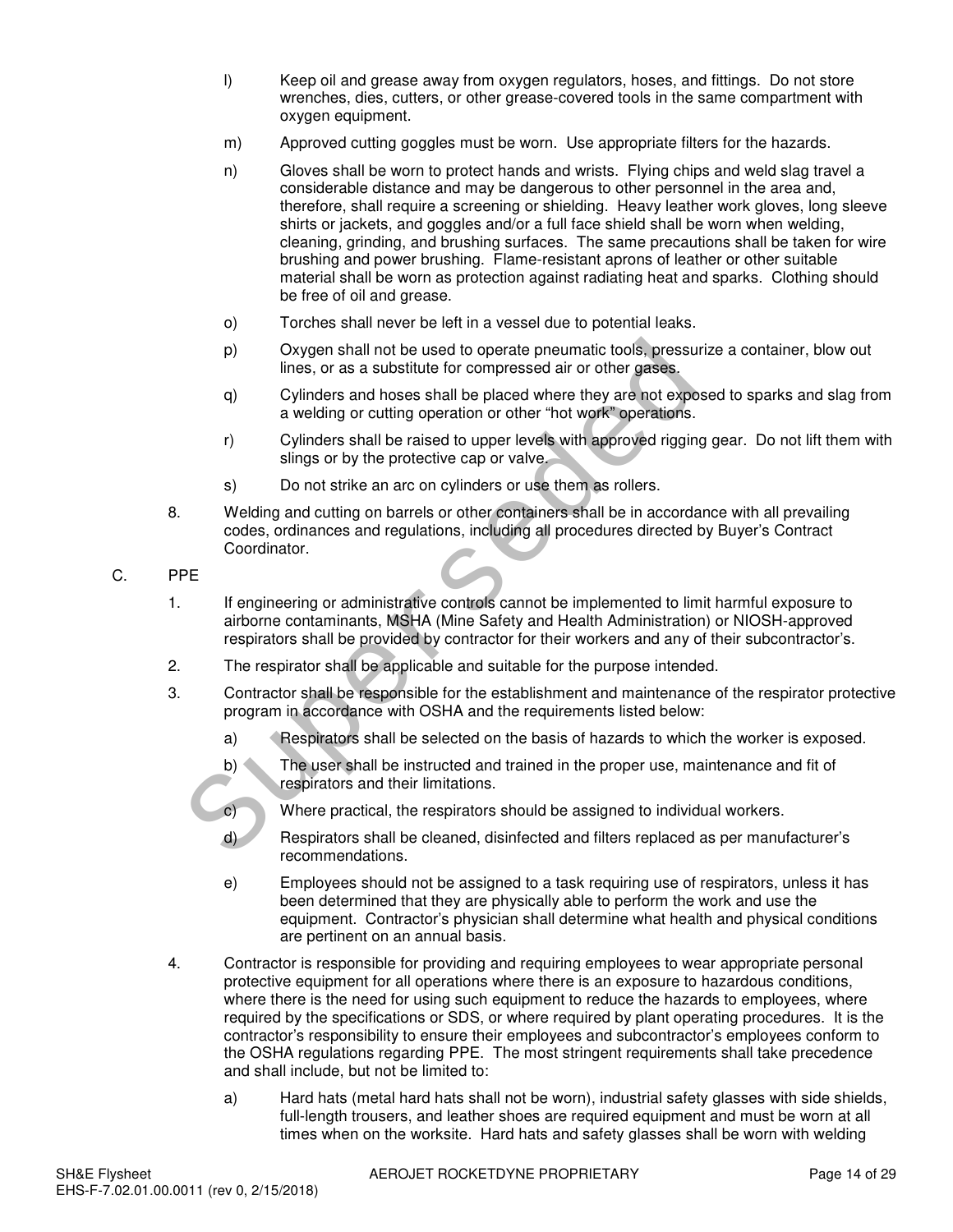helmets and face shields. Flexible slip-on side shields are not acceptable. Additional equipment such as hearing protection, safety goggles, face shields, personal fall protection equipment, gloves, safety nets, respirators and similar safety items may be required depending on the nature of the work area and the work involved.

- b) When the possibility of loose particles or flying projectiles exists, the proper safety wearing apparel and safety protection devices shall be worn. A full face shield may be required at the discretion of the Contract Coordinator.
- c) Safety-toe footwear (ASTM F2413) shall be worn when there is potential for injury or within Buyer designated areas.
- 5. Contractor shall have extra safety glasses and hard hats available on worksite. Safety glass cleaner shall also be made readily available to all contractors' employees on worksite.
- D. Material Handling, Storage, and Disposal
	- 1. General
		- a) Contractor shall be responsible for using safe methods of handling, storage and disposal of materials at the worksite.
		- b) Contractor's personnel shall observe Buyer's plant safety rules and regulations for receiving, handling, storage and disposal of all materials.
	- 2. Material Handling
		- a) Rigging equipment for material handling shall be of the proper size and rating. All rigging equipment shall be inspected by contractor prior to use on each shift and as necessary during its use to ensure that it is safe. Defective rigging equipment shall be removed from service. All rigging equipment not in use shall be properly secured.
		- b) Tags or guidelines shall be used for controlling loads.
- c) Special custom design grabs, hooks, clamps, or other lifting accessories (for such units as modular panels, prefabricated structures and similar materials) shall be marked to indicate safe working loads and shall be proof tested prior to use of 125 percent of their rated load. General<br>
a) Contractor shall be responsible for using safe methods of han<br>
of materials at the worksite.<br>
b) Contractor's personnel shall observe Buyer's plant safety rules<br>
receiving, handling, storage and disposal of all
	- 3. Material Storage
		- a) All materials stored shall be stacked, braced, racked, blocked, interlocked, or otherwise secured to prevent sliding, rolling, falling or collapse.
		- b) Flammable material storage shall be as previously described.
		- c) Materials stored inside buildings under construction shall not be placed within 6 feet of any hoist way or inside floor opening or within 10 feet of an exterior wall which does not extend above the top of the material stored.
		- d) Materials stored on existing structurally supported floors and roofs shall not exceed the uniform design load capacity of the floor or roof.
		- e) Storage location shall be approved by the Contract Coordinator.
	- 4. Material Disposal
		- a) Disposal of debris and waste materials such as chemicals, cleaning solvents, lubricating oils, cutting oils, toxic materials and other hazardous materials, shall comply with Buyer's procedures, and all applicable ordinances, regulations and laws of local, city, county, state, and national government agencies. For disposal of hazardous material, please refer to Section II.G.
		- b) The disposal method of debris and non-hazardous waste materials shall be selected by Buyer. Buyer's SH&E organization will select each disposal method to ensure compliance with applicable ordinances, regulations and laws of local, city, county, state, and federal agencies having jurisdiction. Contractor shall comply with each waste disposal method selected.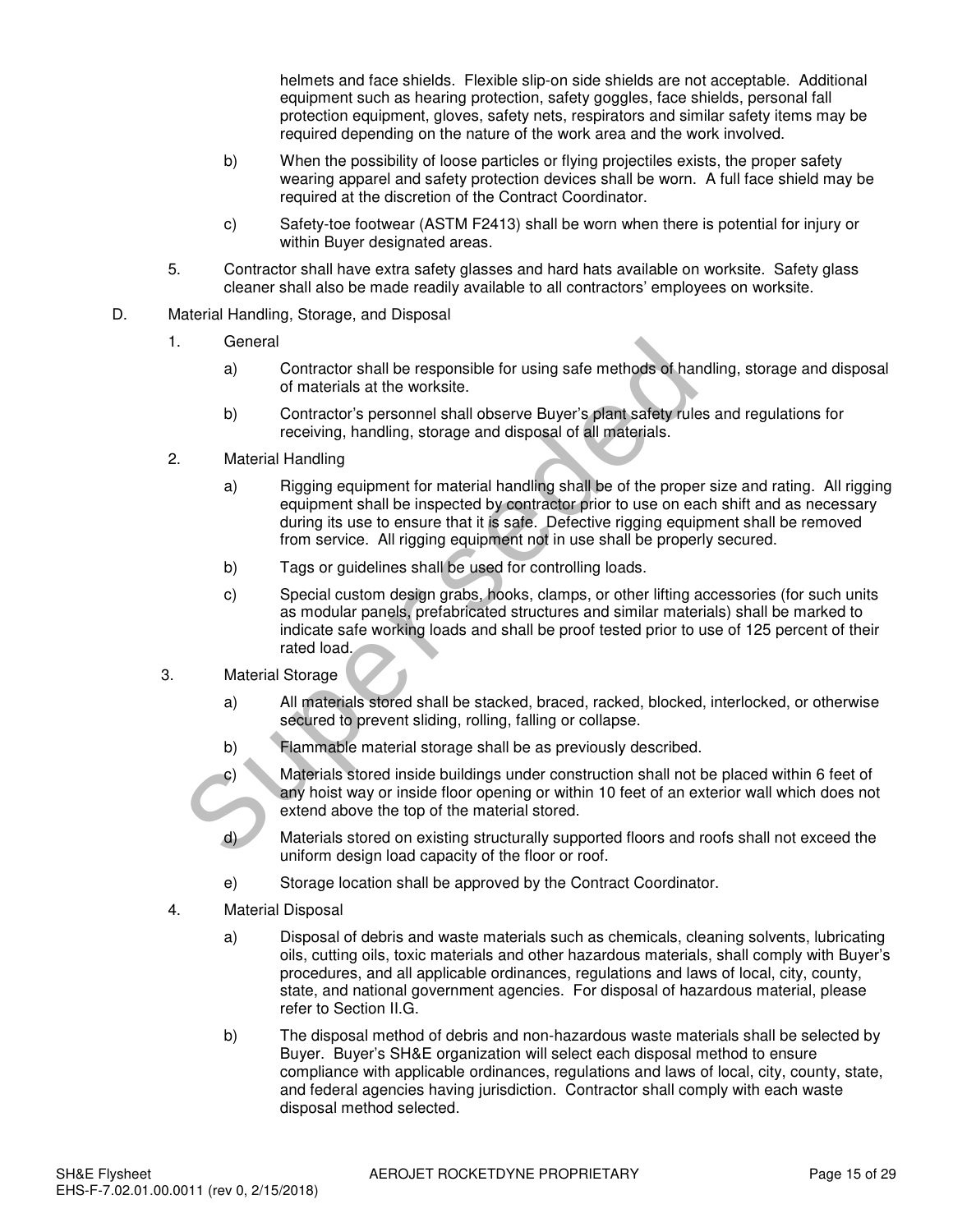- c) Contractor shall take steps necessary to prevent discharging of lubricating oils and cleaning solvents onto the ground and/or into sewers and sewage disposal systems to prevent contaminating rivers, streams, and the environment. These fluids (after use) shall be stored in waste drums or other approved containers and disposed of in a legal and authorized manner, including adherence to the Environmental Protection Agency (EPA) rules.
- E. Ladders, Scaffolds, and Work in Elevated Locations
	- 1. Ladders

The use or erection of ladders shall comply with OSHA regulations and shall include, but not be limited to:

- a) Each user must visually inspect each ladder for defects before using.
- b) While ascending or descending a ladder, carry nothing which will prevent holding onto the ladder with both hands. Use handline if necessary to raise or lower materials.
- c) Metal ladders shall not be used around electrical equipment.
- d) Ladders must be securely tied off.
- e) When working with ladders, work facing the ladder with both feet on the rungs.
- f) All ladders shall have appropriate shoes and footings.
- g) Workers shall not stand with their waist above the top step of a step ladder.
- 2. Scaffolds

The use of scaffolds shall comply with OSHA regulations and shall include, but not be limited to:

- a) The erection and dismantling of scaffolds shall be performed under the supervision and direction of a qualified person meeting the requirements defined in OSHA. All scaffolds must be erected level and plumb and on a firm base. Platforms must be secured to the scaffold structure.
- b) Never exceed safe working loads on scaffolds. Each scaffold shall be designed and constructed using a dead load safety factor that will ensure the scaffold supports, without failure, its own weight and four times the maximum intended working (live) load applied or transmitted to it. the ladder with both nands. Use nandine it necessary to raise<br>
C. Metal ladders shall not be used around electrical equipment.<br>
(a) Ladders must be securely tied off.<br>
(b) When working with ladders, work facing the ladder
	- c) Never rig from scaffold handrails or braces.
	- d) Scaffold handrails, mid-rails, or brace members shall not be climbed. Use ladders for access.
	- e) Appropriate handrails, toe boards and cleats are in place as required.

Since federal standards are detailed in their specifications for the dozens of types of scaffolds, OSHA 29 CFR Section 1926.451 must be referred to for each particular job's scaffolding requirements.

- 3. Safety Harnesses
	- a) The use of safety harnesses shall comply with OSHA regulations. Safety harnesses with energy-absorbing lanyards are required to be worn and tied off when working on:
		- Sloping roofs
		- Flat roofs without handrails within 6 feet of the edge of the roof or an opening.
		- Open-sided floors or platforms
		- Any suspended scaffolds, platforms, or stages.
		- Any scaffold with incomplete handrails.
		- Aerial devices (any vehicle-mounted or self-propelled device, telescoping extensible or articulating, or both, which is primarily designed to position people)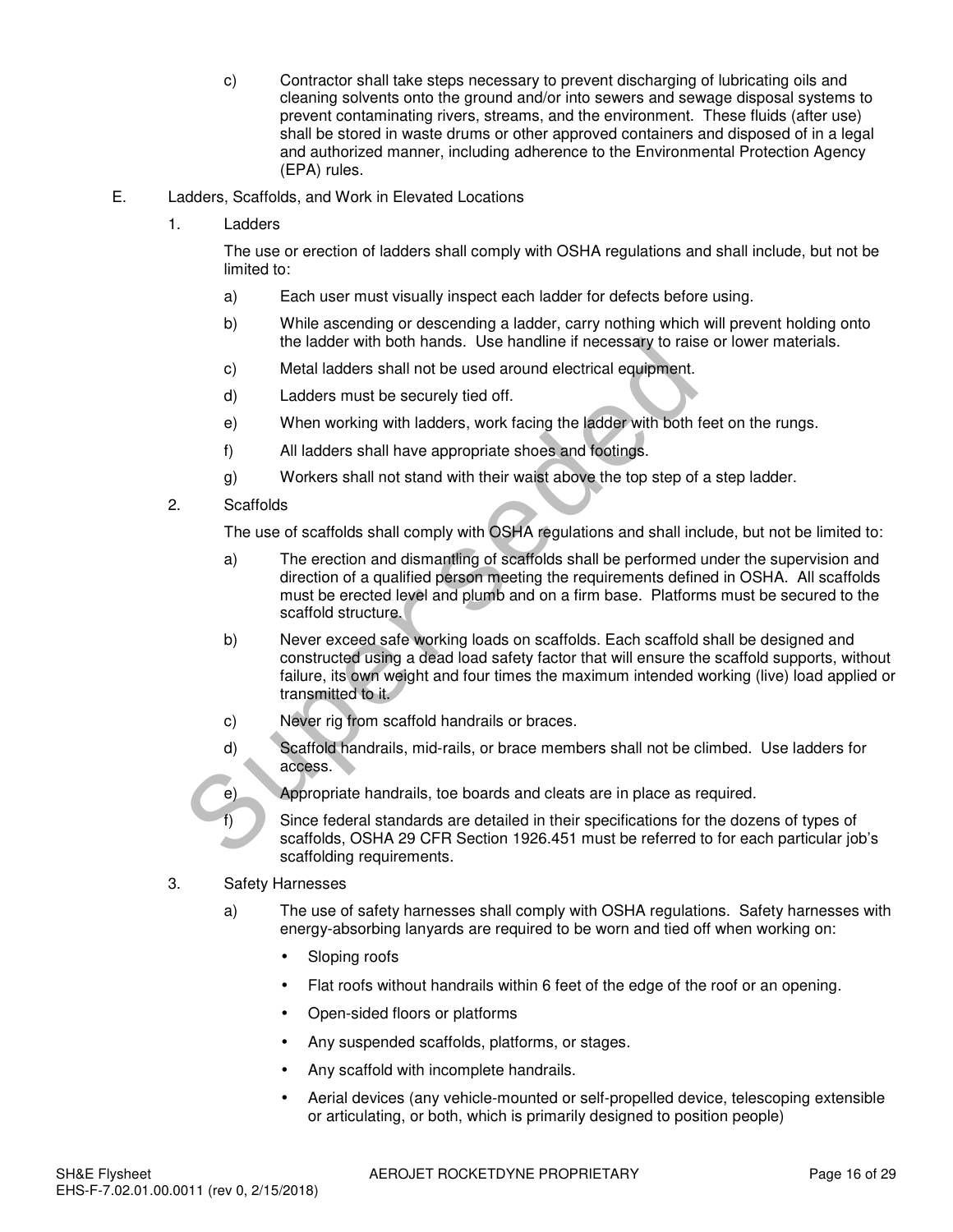- Elevated work platforms (a device designed to elevate a platform in a vertical axis, e.g., a Vertical Tower or Scissor Lift) with incomplete rails or rails less than 42 inches high
- Any steel erection
- Confined spaces, where required by the Permit, and may include such locations as manholes, tanks, pressure vessels and tunnels
- Generally, any elevated work area that is without protection to prevent workers from falling, and the person can fall a distance of at least 6 feet
- b) Safety belts are not permitted to be used.
- F. Walking/Working Surfaces
	- 1. Openings in Floors, Walls and Stairwells
		- a) The protection of unguarded openings in floors, walls and stairwells shall be in compliance with OSHA regulations.
		- b) All holes or openings through floors, decking, or walls at all elevations shall have properly identified hole covers or be barricaded immediately. Floor openings shall be guarded by a standard railing and toe boards or a cover. All open-sided floors or platforms, 30 inches or more above adjacent floor or ground level, shall be guarded by standard railings or the equivalent on all open sides, except where there is an entrance to a ramp, stairway, or fixed ladder. The protection of unguarded openings in floors, walls and stail<br>
		compliance with OSHA regulations.<br>
		All holes or openings through floors, decking, or walls at all eliate interested from the covers or be barricaded immediat
			- c) Equipment or material shall not be stored on a hole cover.
			- d) Covers shall be secured in place against accidental displacement and extend adequately beyond the edge of the hole or opening.
			- e) Covers must be fabricated from minimum ¾-inch thick exterior grade plywood provided one dimension of the opening is greater than 12 inches. Covers must have a sign on it stating: "DANGER - FLOOR OPENING - DO NOT REMOVE."
	- 2. Stairways, Platforms, Runways, Walkways and Ramps
		- a) The fabrication and use of temporary stairways, walkways and ramps shall be in compliance with OSHA and ANSI regulations.
		- b) On all structures of two or more floors, stairways, platforms, runways, walkways, and ramps shall be provided for employees during the construction period.
		- c) Handrails and guardrails shall be as required by OSHA, capable of withstanding a minimum force of 200 pounds in any direction.
- G. Signs, Signals, and Barricades
	- 1. The fabrication and use of barricades and handrails shall be in compliance with Buyer's plant safety rules and with OSHA and ANSI regulations. Special attention shall be given by contractor to the following items:
		- a) To protect workers from injury, contractor shall construct removable replaceable handrails, temporary barricades or secured covers for all openings in the roof and floors, open trenches in the roof and floor, open trenches crossing roads and pedestrian walkways, and open manholes in accordance with all applicable safety regulations. Such handrails, barricades, and covers may be removed only when removal is necessary for the performance of work near the opening, trench or manhole. They shall be replaced when any of the following occur:
			- The workers take a break or leave the area; or
			- The work is not completed by the end of the working day; or
			- As soon as their absence is no longer necessary for the performance of the work.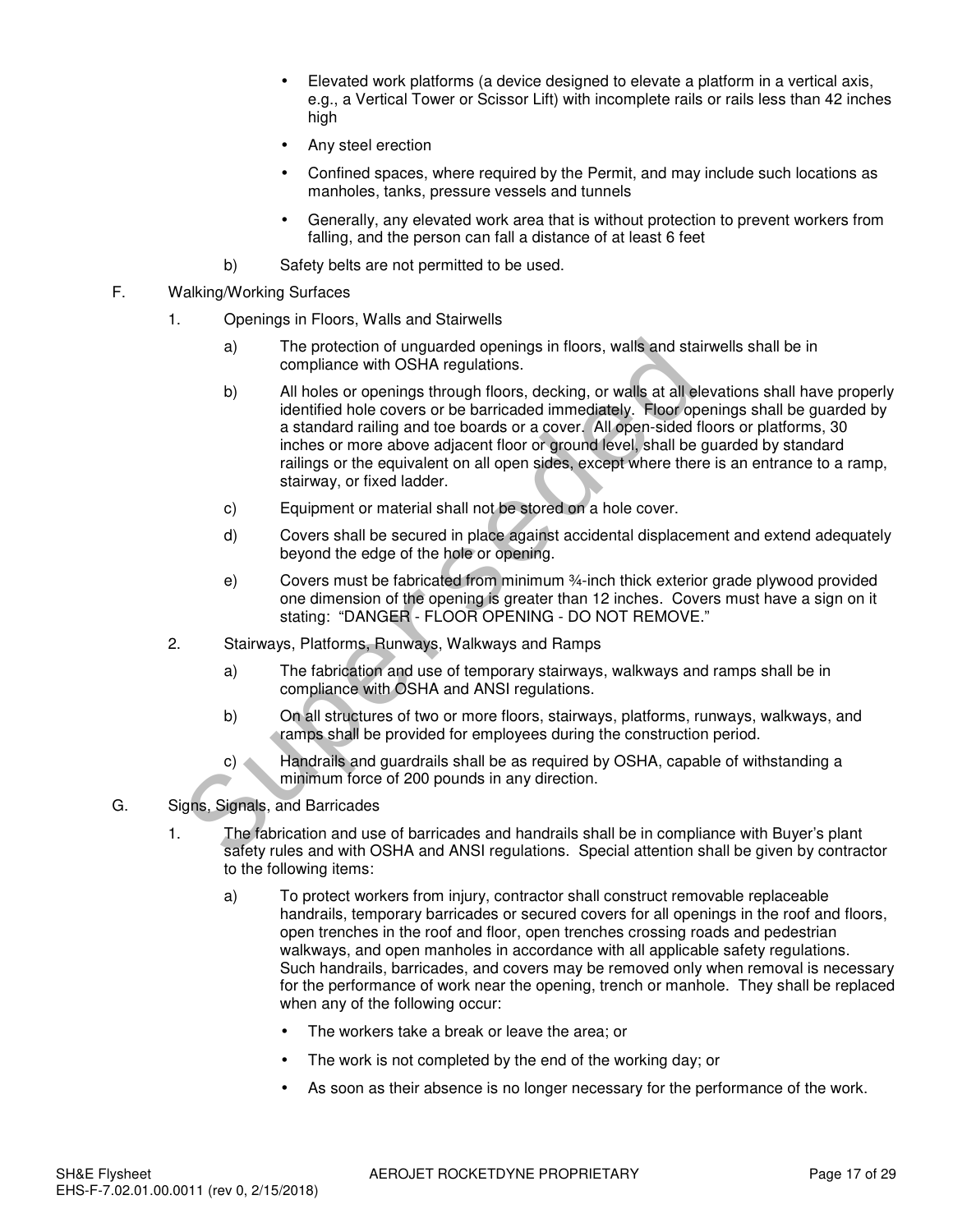- b) When such handrails, barricades or covers are removed by contractor or any subcontractor, they shall be replaced or rebuilt as necessary by contractor or subcontractor which removed them.
- c) Contractor shall post areas where it is necessary to do overhead work.
- 2. Contractor shall be responsible for posting, installing, and maintaining signs, signals, and barricades to detour the passage of persons or vehicles at all locations where potential hazards exist.
- 3. Contractor's employees shall obey all signs, signals, and barricades which are posted to warn of potential or existing hazard. Contractor shall prepare a barricade plan and drawing when a pathway, aisle, thoroughfare or exit route must be blocked to perform work safely. The barricade plan and drawing must be signed off by the Buyer's authorized representative.
- 4. Barricades must be 42 inches high, square and level. Barricades should be kept 4 feet back from the edge of excavations, trenches, holes, platforms, and roofs.
- 5. The selection and use of signs and tags shall be in conformance with the ANSI D6.1,235.1, and ANSI D6.1,235.2 or equivalent (Part VI FHWA MUTCD).
- 6. Contractor shall be responsible for attaching danger tags to a piece of equipment (or part of a structure) to warn of potential or immediate hazards.
- 7. Flagmen must wear red or orange vests. Flags must be of color and size meeting OSHA standards.
- H. Confined Space Entry
	- 1. Definition
		- a) A confined or enclosed space is defined as a special configuration that could result in any of the following:
- (1) Atmospheric Condition: a condition in which a dangerous air contamination, oxygen deficiency, flammable atmosphere, or oxygen enrichment may exist or develop. The selection and use of signs and tags shall be in conformance with<br>
ANSI D6.1,235.2 or equivalent (Part VI FHWA MUTCD).<br>
Contractor shall be responsible for attaching danger tags to a piece of<br>
structure) to warn of pote
	- (2) Entry/Exit Access: a condition where the emergency removal of a suddenly disabled person is difficult due to the location or size of the access opening.
	- (3) Engulfment Condition: a condition where the risk of engulfment exists or could develop.
	- b) A confined space or enclosed area has the following characteristics:
		- (1) Large enough and so configured that a person can bodily enter and perform assigned work.
		- (2) The primary function is for something other than human occupancy.
		- (3) The space may contain known or potential hazards.
		- (4) There is limited or restricted means of entry and exit, i.e., use of hands or a contortion of the body to enter into or to exit from the confined space.
	- c) Confined or enclosed space entry means any action resulting in any part of the worker's face breaking the plane of any opening of the confined space, and includes any ensuing work activities inside the confined space.
	- 2. General
		- a) Buyer's SH&E organization shall review and approve contractor's Confined Space Entry Procedure(s) prior to any entry into a confined or enclosed space.
		- b) Entry into a confined or enclosed space or area shall require a "Confined Space Entry Permit" issued by the contractor before work begins. Refer to Section I.M of this document for permit requirements. Refer also to Section III.C for PPE requirements.
		- c) Contractor shall provide proper barriers with appropriate warning signs and lighting for nighttime visibility must be provided around uncovered manholes. Stacked up equipment or poorly braced rails are not adequate.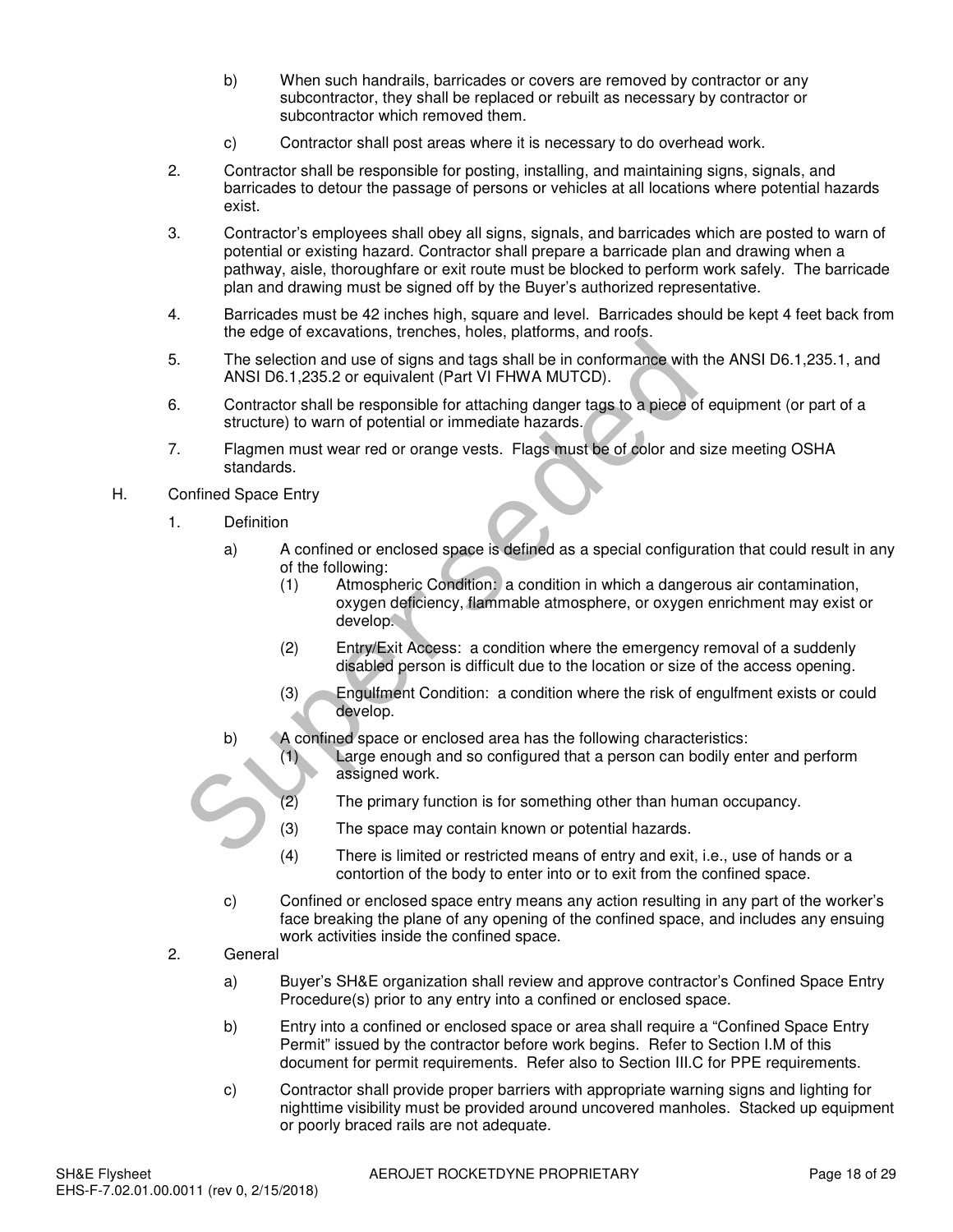- d) No confined space shall be entered until tested by the contractor and found free of dangerous atmospheres, such as flammable or explosive mixtures, hazardous vapors or oxygen levels. Manholes should be tested through a hole in their cover. If there is no hole, the cover should be raised only far enough to clear the test probe. Potentially hazardous mixtures are usually heavier than air, so additional testing at the bottom of the space should be done once the cover is raised.
- e) All water must be pumped out. The pump shall be positioned where emissions will not contaminate the space. Where seepage is unavoidable, a pump must be kept running rather than waiting for a build-up. Rubber footwear and clothing must be worn in damp or wet locations.
- f) An adequate supply of oxygen (minimum 19.5 percent, and maximum 23.5 percent) must be maintained using positive mechanical ventilation. One person shall remain outside above the manhole and serve as an "attendant" whose sole responsibility is to monitor and maintain two-way communication with the authorized entrant(s) and to provide assistance and summon rescue personnel in case of emergency. The "attendant" may not enter the confined space to perform rescue, unless equipped and trained to do so.
- g) A "secondary stand-by" shall be readily available to the "attendant" and shall summon for emergency assistance.
- h) A safety harness with life line attached shall be worn by the person or persons working in the confined space when required by the Confined Space Entry Permit. The contractor shall provide and have in place a mechanical means of retrieval.
- i) Access ladders must be in good condition.
- 3. Electrical

Refer to Section III.J for required safety precautions during any work activity in a confined space where energized electrical cable and grounding cable is present.

4. Safety Equipment

Before entering any area or confined space where hazardous air contaminants or oxygendepleted or oxygen-enriched atmospheres are possible or suspected to exist, contractor must ensure proper safety equipment is used, including a recovery line and backup person. When contractor's employees work alongside Buyer's employees in the same confined space, contractor's employees shall follow Buyer's procedures so as not to endanger employees with conflicting instructions. assistance and summon rescue personnel in case of emerger<br>
not enter the confined space to perform rescue, unless equipp<br>
9) A "seconday stand-by" shall be readily available to the "attent<br>
emergency assistance.<br>
h) A safe

- I. Lockout/Tagout
	- 1. Contractor shall follow all OSHA regulations governing control of hazardous energy.
	- 2. The purpose of Lockout/Tagout is to minimize the risk of personnel injury and equipment damage by emphasizing the requirement of achieving a controlled energy condition for the equipment being worked on before the actual work begins, and by preventing unauthorized or inadvertent energization of equipment.
	- 3. Definitions
		- a) Authorized Employee/Person: A person who is authorized to control hazardous energy associated with equipment in order to perform work on that equipment.
		- b) Affected Employee/Person: A person whose job requires operation or use of equipment which MAY be serviced or maintained under Lockout/Tagout procedure or whose job requires the person's presence around equipment on which such servicing or maintenance can be performed. An affected employee and the authorized employee may be one in the same.
		- c) Energy Control Point: A single point at which hazardous energy flow can be effectively and positively controlled so that it cannot cause injury or loss of resources.
		- d) Energy Source: Any source of electrical, mechanical (motion), hydraulic, pneumatic, chemical, thermal, potential/stored (due to pressure, vacuum, gravity, or springs), or other energy.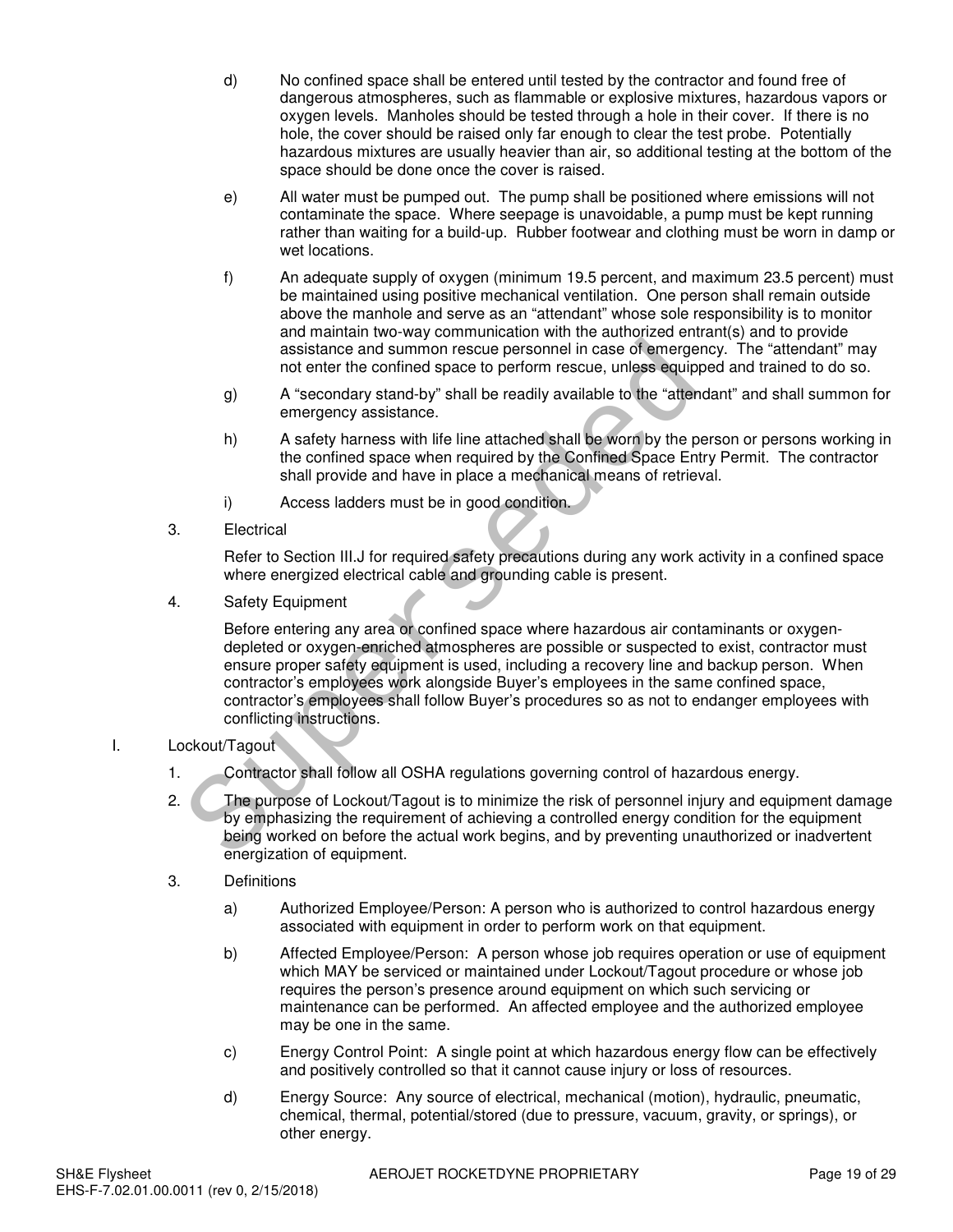- 4. The Authorized Employee shall undertake the following actions for the control of hazardous energy.
	- a) Identify:
		- (1) Hazardous energy sources: Identify combinations of hazardous energy sources. Buyer will provide available plans, prints, drawings, manuals or schematics as necessary to help identify all energy sources and paths.
		- (2) Control points for each hazardous energy source: Identify all energy control points. These include electrical switches, circuit breakers, and valves or physical setups that block energy such as misaligned pipes, line blanking devices, or missing links. Plans, prints, drawings, and schematics may be reviewed as necessary. Also identify those energy control points that must be locked in a safe position in order to prevent rebuild-up of energy (e.g., vent valves, relief valves, or electrical shorting bars).
		- (3) Appropriate energy control methods: Identify the method used to control the energy. The use of locks, tags, and other devices such as blocks, chains, etc.
	- b) Notify Contract Coordinator, affected employees, and the area manager of the work to be done and possible hazards. Ensure that personnel are removed from hazardous areas.
	- c) Contract Coordinator must apply Buyer's facility lock to each energy control point in the contractor's lockout scheme.
	- d) Shut down the equipment according to established procedures or practices.
	- e) Control the energy by:
		- (1) Isolation: An energy path that is blocked or broken so that it cannot flow to cause injury (i.e., turning off a circuit breaker or switch or physically disconnecting electrical wires to interrupt current).
		- (2) Blocking: An energy source is "blocked" if there is some physical barrier installed or some physical setup that prevents parts from moving, objects from falling or activation of switches or connections from being tampered with.
	- (3) Dissipation: Energy that is reduced to a level no longer hazardous to a person (e.g., grounding electrical hazard points, allowing cold or hot objects to equilibrate to ambient temperature, releasing pressure or vacuum to ambient pressure, and allowing springs to relax to zero stored energy). (3) Appropriate energy control methods: Identify the methods<br>
	by Southy Contract Coordinator, affected employees, and the area of lock to each<br>
	by Contract Coordinator and the angular energy<br>
	c) Contract Coordinator must

**NOTE: Relying upon configuring limit switches, interlock devices, and control circuit devices (such as push buttons and selector switches) as the sole means of de-energizing equipment and controlling the energy is NOT allowed.** 

Apply locks, tags, and/or other energy control devices. Each authorized person working on the equipment MUST ensure that the equipment cannot be mistakenly or intentionally reactivated without deliberate steps to overcome/circumvent the energy controls. This is to be accomplished by:

- (1) Locking out each energy control point
	- (a) Whenever a lock is applied, a tag must be applied with it.
	- (b) Lock the appropriate disconnect in the OFF or other appropriate safe position.
	- (c) Due to the design of the equipment, it may be necessary to use a chain, block, or other device to achieve effective energy control through lockout.
- (2) If it is not possible to apply a lock due to the design of the equipment or the use of the lock may itself present a hazard, then apply a tag at each energy control point.
	- (a) Attach the tag in such a way that it would be plainly visible and attach it in the same location in which a lock would have been.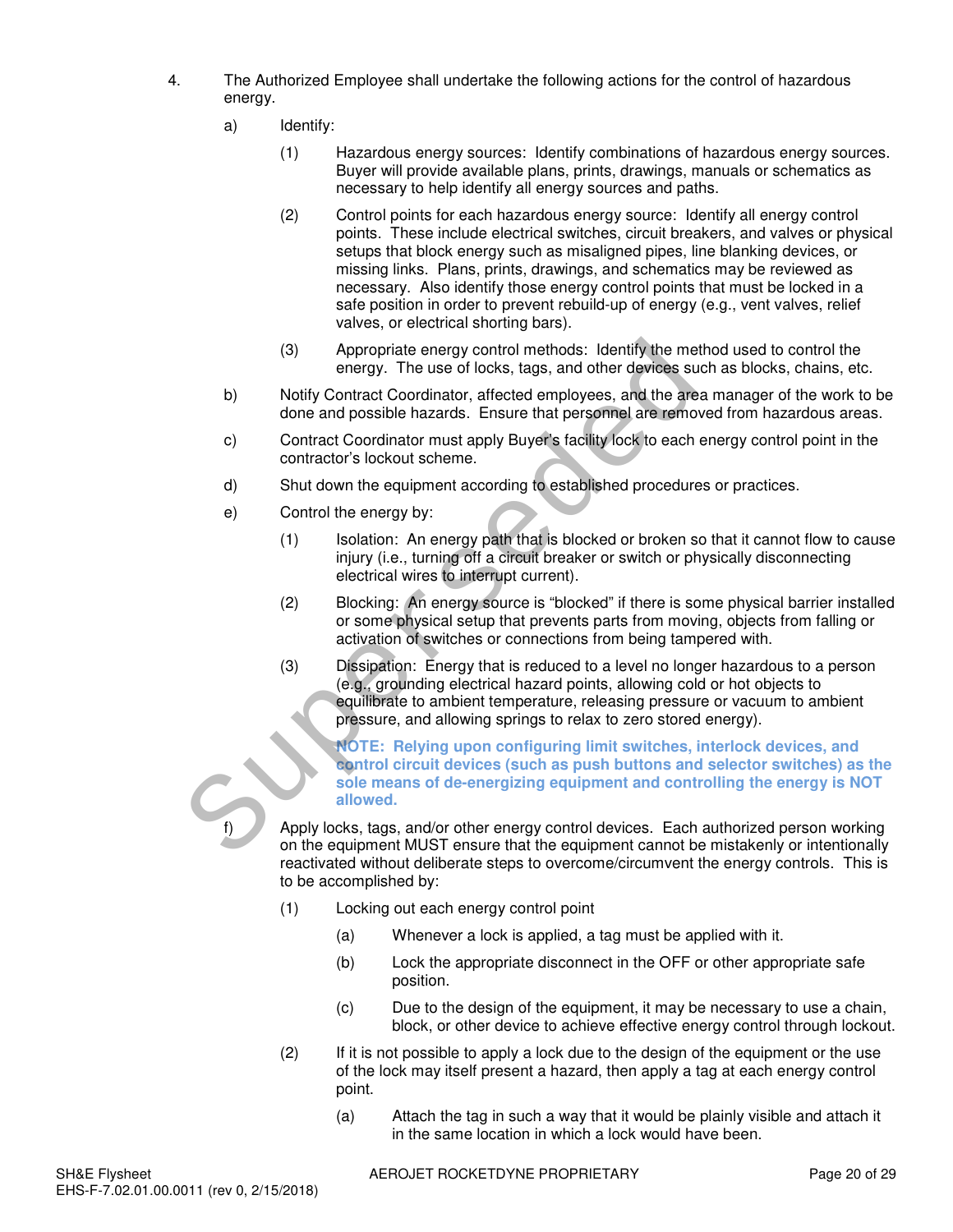- (b) Tagout alone does not provide the same positive hazardous energy control that lockout does. Therefore, additional safety measures MUST be used. These include: stationing a person to monitor the control point; removing an isolating circuit element; blocking a control switch; opening an extra disconnecting device; removing a valve handle; removing fuses, disconnecting wires, barricading the immediate area, etc.
- g) Verify in a positive manner that all energy is controlled.
	- (1) Verification includes using circuit testers, multi-meters, receptacle testers, or pressure gages to ensure energy control.
	- (2) (If the authorized employee leaves a job while using lockout/tagout for any reason (lunch break, shift change, called to work on another job, etc.) that employee MUST re-verify the energy controls before beginning work again. During the absence things may have changed. The responsibility for safety is ultimately with the individual performing the work.
- 5. The following actions shall be taken by the Authorized Employee in preparation for restoring equipment to normal service:
	- a) Inspect the equipment to ensure that the work necessitating energy control has been completed and that the system is safe to re-energize (i.e., that nonessential items are cleared and that components are operational).
	- b) Re-identify the energy types involved, hazards presented and the controls that were employed. Ensure that controls are in the OFF or other appropriate safe position.
- c) Notify Contract Coordinator, affected employees and area manager that the energy control devices are going to be removed and ensure affected employees have been safely positioned away from the operation. Unimately with the individual performing the work.<br>
The following actions shall be taken by the Authorized Employee in proprient to normal service:<br>
a) Inspect the equipment to ensure that the work necessitating e<br>
complet
	- d) Remove the energy control devices. It may be necessary to request permission from the Contract Coordinator, manager or designee to re-energize the equipment. When authorized, reactivate energy sources using an approved startup sequence.
	- e) Notify affected Contract Coordinator, employees and manager for area that the servicing or maintenance is completed and the equipment is ready to use.
- 6. Contractor must be knowledgeable about Buyer's lockout/tagout and lock system to avoid confusion over importance of work involved.
- 7. Contractor must inform affected Buyer's employees of the contractor's lockout/tagout tag and lock system to ensure safety to all personnel.

# J. Electrical Work

1. General Requirements

a) Only a Qualified Person who is trained and knowledgeable of the construction and operation of electrical equipment or a specific work method and is trained to recognize and avoid electrical hazards that might be present with respect to that equipment or work method. Unqualified Persons are prohibited from working on or entering electrical equipment, cabinets or panels while energized.

- b) All electrical work, installation, and wire capacities shall be in accordance with the pertinent provisions of NFPA Standard 70 (latest revision) and area classifications.
- c) The construction and installation of permanent and temporary electrical power transmission and distribution lines shall comply with OSHA regulations 29 CFR 1910 Subpart S, and NFPA Standard 70E.
- d) Prior to starting electrical work which involves cutting, splicing, or tapping existing cables, contractor will request Buyer to tag and identify all cables present in the area. Contractor shall check to make sure that the circuit to be worked on has been de-energized and the source locked out. Contractor must attach their personal protective locks in parallel with a Buyer facility lock on the disconnect device. Buyer facility locks will be installed by the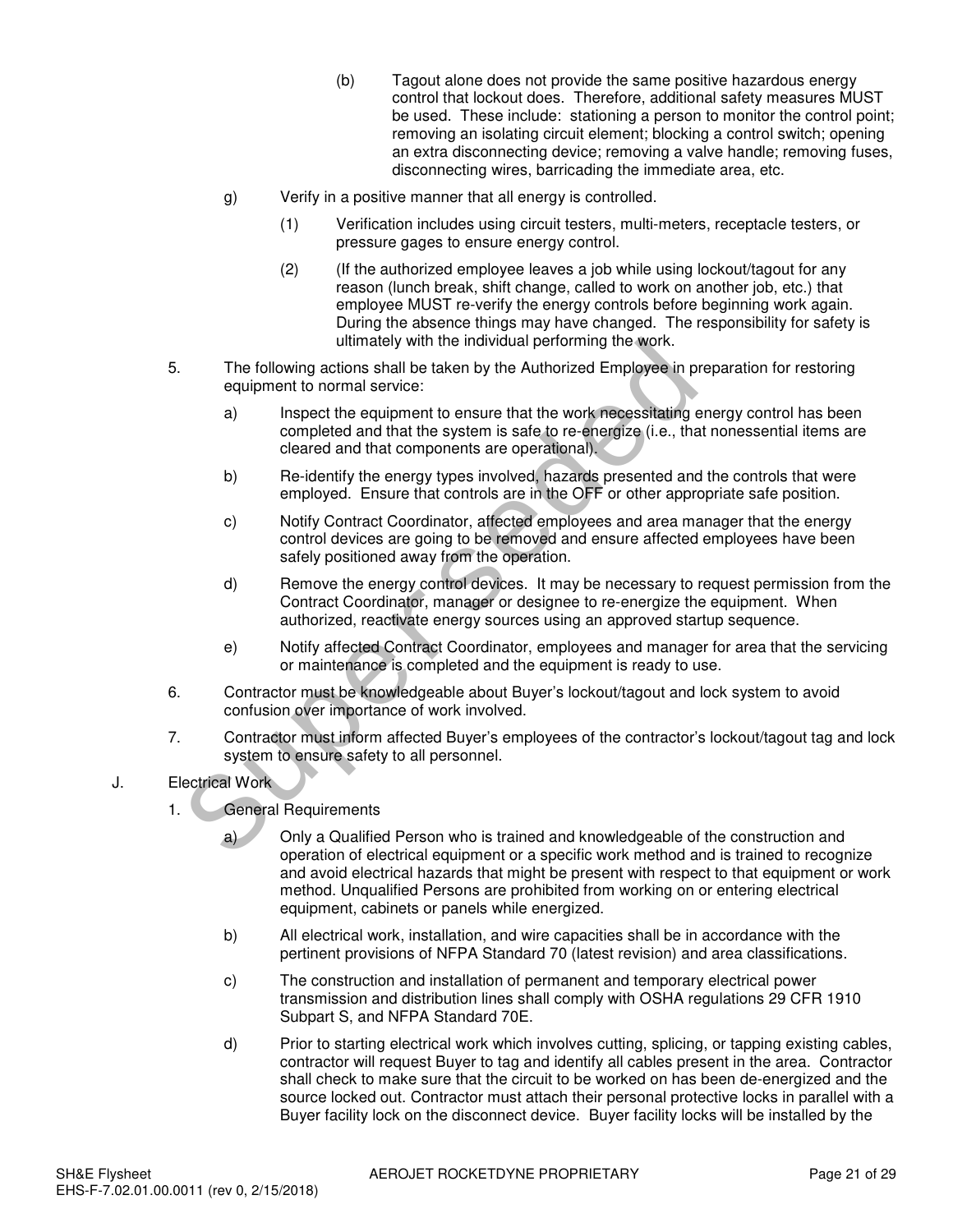Contract Coordinator. Review one line diagram to be sure there are no alternate power sources.

- (1) Contractor will check for energized cable with a device intended for the purpose before cutting into the cable or opening a splice or termination. Solidly ground the cable to a known low resistance ground point while working on the cable.
- (2) Electrical lines shall be de-energized while work is performed. When it is necessary to work with energized lines, only qualified personnel, properly equipped with rubber gloves and blankets which have been tested regularly in accordance with ANSI, shall be utilized
- (3) At least two people shall be assigned to work on any energized lines or in substations.
- (4) When it becomes necessary to transport equipment or machinery under overhead lines in a manner that encroaches on specified clearances, the job should be scheduled so the lines can be de-energized.
- (5) Operations conducted adjacent to overhead lines should not be initiated until coordinated with the Buyer and local utility officials (where required).
- (6) Materials and supplies should not be stored under overhead transmission and distribution lines because often times when contractor's attempt to remove these supplies, they come into contact with the overhead lines.
- (7) Operations adjacent to overhead lines are prohibited unless one of the following conditions is satisfied:
	- (a) Power has been shut off and positive means taken to prevent the lines from being energized.
- (b) Equipment, or any part, does not have the capability of coming within the minimum clearance allowed by OSHA from energized overhead lines, or the equipment has been positioned and blocked to assure no part, including cables, can come within the minimum clearances allowed by OSHA. should be scheduled so the lines can be de-energized<br>
(5) Operations conducted adjacent to overhead lines sho<br>
coordinated with the Buyer and local utility dificials (with<br>
Materials and supplies should not be stored under
	- (c) The safe distance requirements from overhead lines energized between 600-50,000 volts shall be at least:
		- 4 foot for boom-type equipment in transit
		- 10 foot for boom-type equipment in operation
		- 10 foot for people working near overhead lines.
- 2. Grounding Requirements
	- a) All electrical circuits shall be grounded in accordance with the NEC, unless otherwise noted in this specification.
	- b) A ground should be provided for non-current-carrying metallic parts of equipment such as: generators (if not exempted by NEC 250-6), electrically powered welders, switches, motor-controller cases, fuse boxes, distribution cabinets, frames, motors of electrically operated cranes, electric elevators, metal frames of non-electric elevators to which electric conductors are attached, other electric equipment and metal enclosures around electric equipment.
	- c) Portable and semi-portable electrical tools and equipment shall be grounded by a multiconductor cord having an identified grounding conductor and a multi-contact polarized plug-in receptacle.
	- d) Semi-portable equipment, flood lights and work lights shall be grounded. The protective ground of such equipment shall be maintained during moving unless supply circuits are de-energized.
	- e) Tools protected by a system of double insulation, or its equivalent, need not be grounded. Double-insulated tools shall be distinctly marked and listed by UL or approved by FM.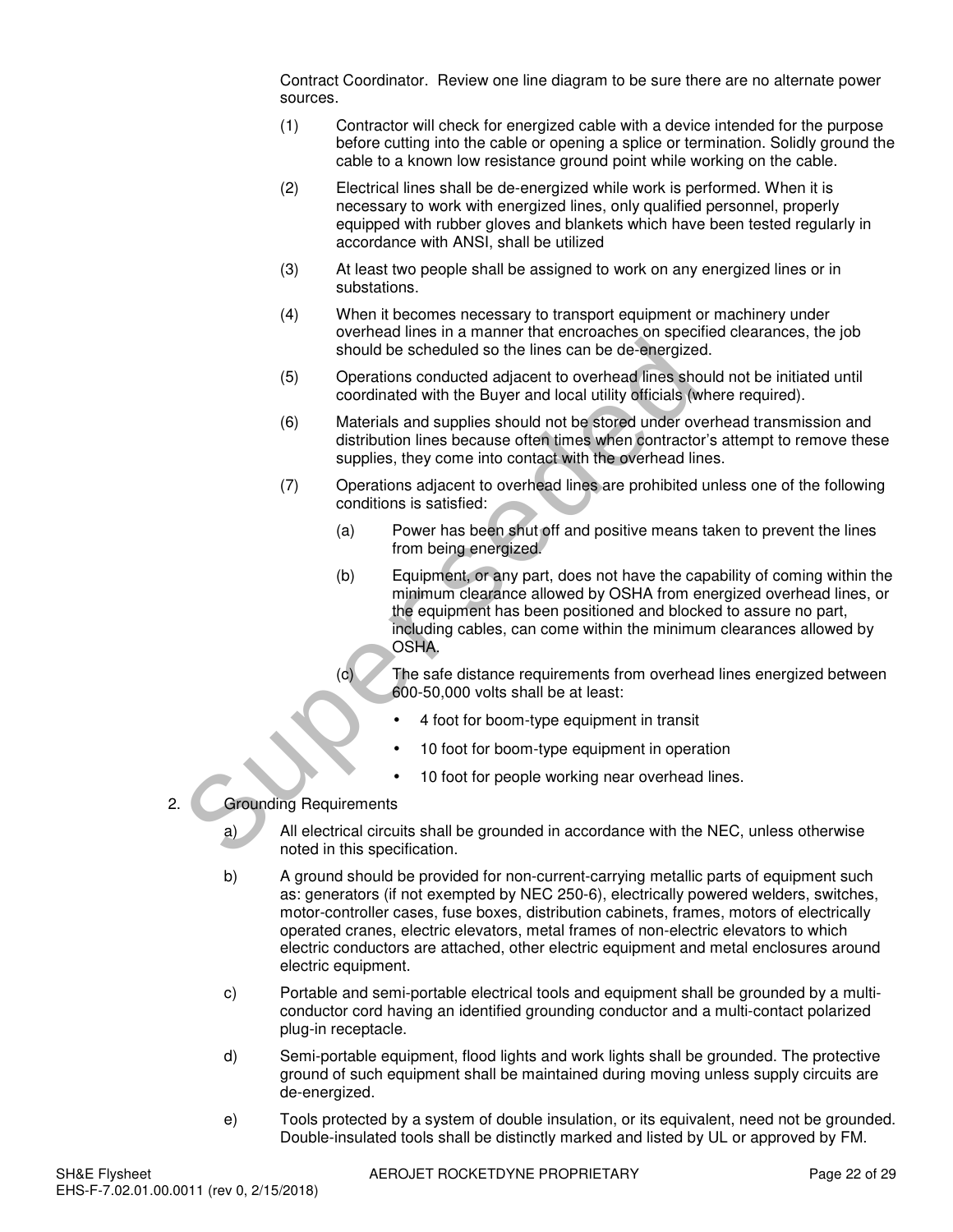- f) Grounding circuits shall be checked to ensure that the circuit between the ground and a grounded power conductor has a resistance which is low enough to permit current flow sufficient to cause the fuse or circuit breaker to interrupt the current.
- g) Contractor shall have a policy/program for the use, installation and maintenance of personal protective grounds. The Contract Coordinator will provide available fault current values on the system(s).
- h) All 120-volt single-phase 15 and 20 ampere receptacle outlets which are not a part of the permanent wiring of the building or structure shall have ground-fault circuit interrupters (GFCI) for personnel protection or an assured equipment-grounding conductor program. Permanent wiring of electrical circuits should be grounded in accordance with NEC. GFCIs may be sensitive to some equipment such as concrete vibrators. In these instances, other precautions shall be taken to protect the equipment/personnel.
- i) Contractor and its employees and subcontractor employees shall comply with the latest edition of NFPA Standard 70E.
- 3. Temporary Wiring
	- a) Temporary wiring shall be guarded, buried or isolated by elevation to prevent accidental contact by workers or equipment.
	- b) Outdoor lighting strings shall consist of lamp sockets and connection plugs permanently molded to the conductor insulation.
- c) Flexible cord sets shall be of a type listed by the UL. Flexible cord sets used on construction worksites shall contain the number of conductors required for the service, plus an equipment ground wire. The cords shall be hard usage or extra-hard usage as specified in the NEC. Approved cords may be identified by the word "Outdoor" or letters "WA" on the jacket. edition of NFPA standard 70E.<br>
Temporary Wiring<br>
a) Temporary wiring shall be guarded, buried or isolated by elevation<br>
contact by workers or equipment.<br>
b) Outdoor lighting strings shall consist of lamp sockets and contro
	- d) Bulbs attached to festoon lighting strings and extension cords should be protected by wire guards or equivalent unless deeply recessed in a reflector.
	- e) When temporary wiring is used in tanks or other confined spaces, an approved switch, identified and marked, shall be provided at or near the entrance to such spaces for cutting off the current in emergencies.
	- f) Exposed empty light sockets and broken bulbs shall not be permitted.
	- g) Temporary lights shall be equipped with heavy-duty electric cords with connections and insulation maintained in safe condition. Temporary lights shall not be suspended by their electric cords unless cords and lights are designed for this suspension. Splices should have insulation equal to that of the cable.
	- h) Portable electric lighting used in moist and/or hazardous locations such as drums, tanks, vessels and confined spaces shall be operated at a maximum of 12 volts.
	- i) Temporary lights shall be equipped with guards to prevent accidental contact with the bulb.
	- j) Attachment plugs for use in work areas shall be constructed so that they will endure rough use. They shall be equipped with a cord grip to prevent strain on the terminal screws.
- K. Motor Vehicle and Equipment
	- 1. Contractor's personnel shall observe Buyer's posted speed limits, parking regulations and prevailing OSHA regulations when operating vehicles and moving equipment at Buyer's facilities.
	- 2. Only the vehicles and moving equipment absolutely necessary for contractor's work shall be allowed within Buyer's facility. Seat belts shall be worn by all personnel within an operating vehicle while on Buyer's property.
	- 3. The driver of each vehicle is responsible for the safety of all passengers and the stability of materials being hauled or handled by the equipment.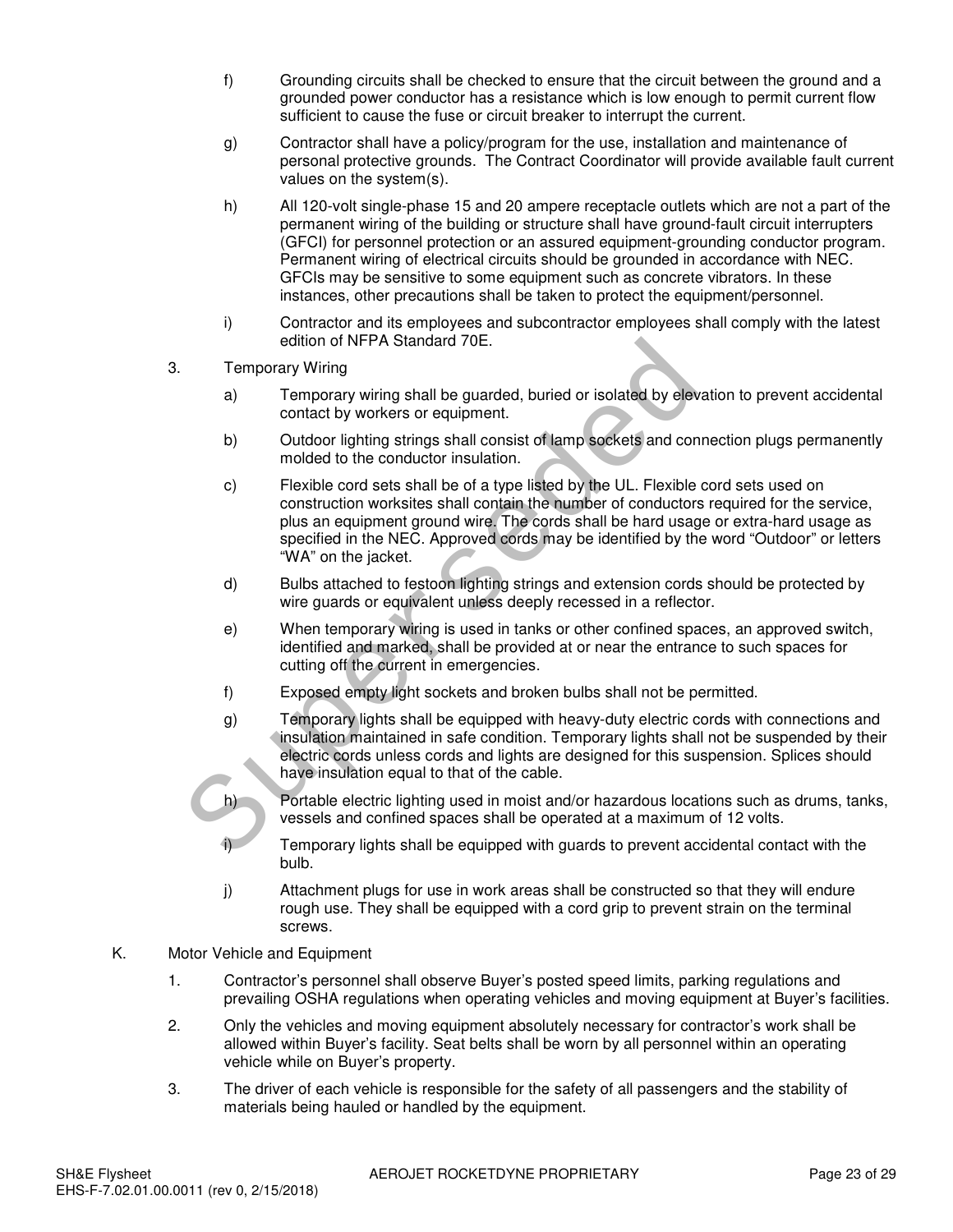- 4. All vehicles which are not necessary for work shall park in areas designated by the Contract Coordinator.
- 5. All contractor vehicles must be covered by contractor's insurance requirements as indicated in Buyer's Contract.
- 6. Blocking of plant roadways is prohibited except where specifically authorized by the Contract Coordinator.
- 7. Speed limits shall be strictly followed on Buyer's property.
- 8. All contractors' equipment (i.e., backhoes, cranes, front end loaders, dozers, earth movers) shall have functioning backup warning devices.
- 9. All stationary equipment shall be grounded or isolated, when working near, above, or below grade energized lines or equipment.
- 10. All vehicle operators shall possess a valid drivers license and be recognized by the respective state's Department of Motor Vehicles.
- 11. All contractors' equipment, whether owned, leased, or borrowed, shall be free of defects and free from leaks of oils, coolants, or other chemicals.
- 12. Operation of gasoline engine or diesel engine driven equipment, i.e., forklift, air compressors, generators, pumps, are not permitted in buildings or enclosed area(s) unless the equipment has been inspected and conditions approved by Buyer's SH&E organization through the Contract Coordinator, prior to initiation of work. While on Buyer's premises, all gasoline or diesel-powered engines shall be shut down before fuel tanks are opened or refueled; propane powered equipment shall be in good working condition. Refueling within a building is prohibited. If Buyer's SH&E organization authorizes use of gasoline or diesel engine driven equipment within a building or enclosed area, conditional approval will be granted on, but not necessarily limited to, the following requirements: state's Department of Motor Vehicles.<br>
All contractors' equipment, whether owned, leased, or borrowed, shall<br>
from leaks of oils, coolants, or other chemicals.<br>
Operation of gasoline engine or drissed engine driven equipme
	- a) The contractor shall use an appropriate ventilation method including but not limited to opening doors. Additionally, the contractor shall coordinate all activities with the Contract Coordinator in order to eliminate any emission buildup.
	- b) The contractor shall conduct continuous air monitoring and record Carbon Monoxide and/or oxygen deficient atmosphere to detect and alert occupants of any hazardous levels near the operation.
	- c) Carbon Monoxide emissions shall not exceed a PEL of 25 ppm as a time weighted average (TWA) for a normal 8 hour workday or a Ceiling Threshold of 200 ppm.
- L. Excavations and Trenching
	- 1. The sides of all excavations and trenches must be properly sloped, shored or sheeted before entering according to OSHA regulations and shall be capable of withstanding all soil pressures, including stresses which can be exerted by water, heavy loads or vibrations.
		- a) Shoring and sheeting procedures shall be reviewed by contractor's "Competent Person" before work begins.
		- b) Shoring and sheeting shall be removed after trenching installation work has been fully completed.
		- c) Contractor may use OSHA compliant movable steel plate trench boxes or shields during trenching work.
	- 2. Location of all underground structures or utilities shall be verified and marked before digging begins. Contractor shall take all necessary precautions to prevent any hazard from developing. In the event any underground structure is encountered, Contractor shall provide proper support to the structure as required to maintain its integrity and stability. In the event an unexpected or unknown underground utility is encountered, all work shall immediately stop until the utility is identified and the hazard has been properly mitigated.
	- 3. All excavations and trenches must have safe access ways and be properly barricaded. Barricades with flashing lights are required at night. Excavated material may be used to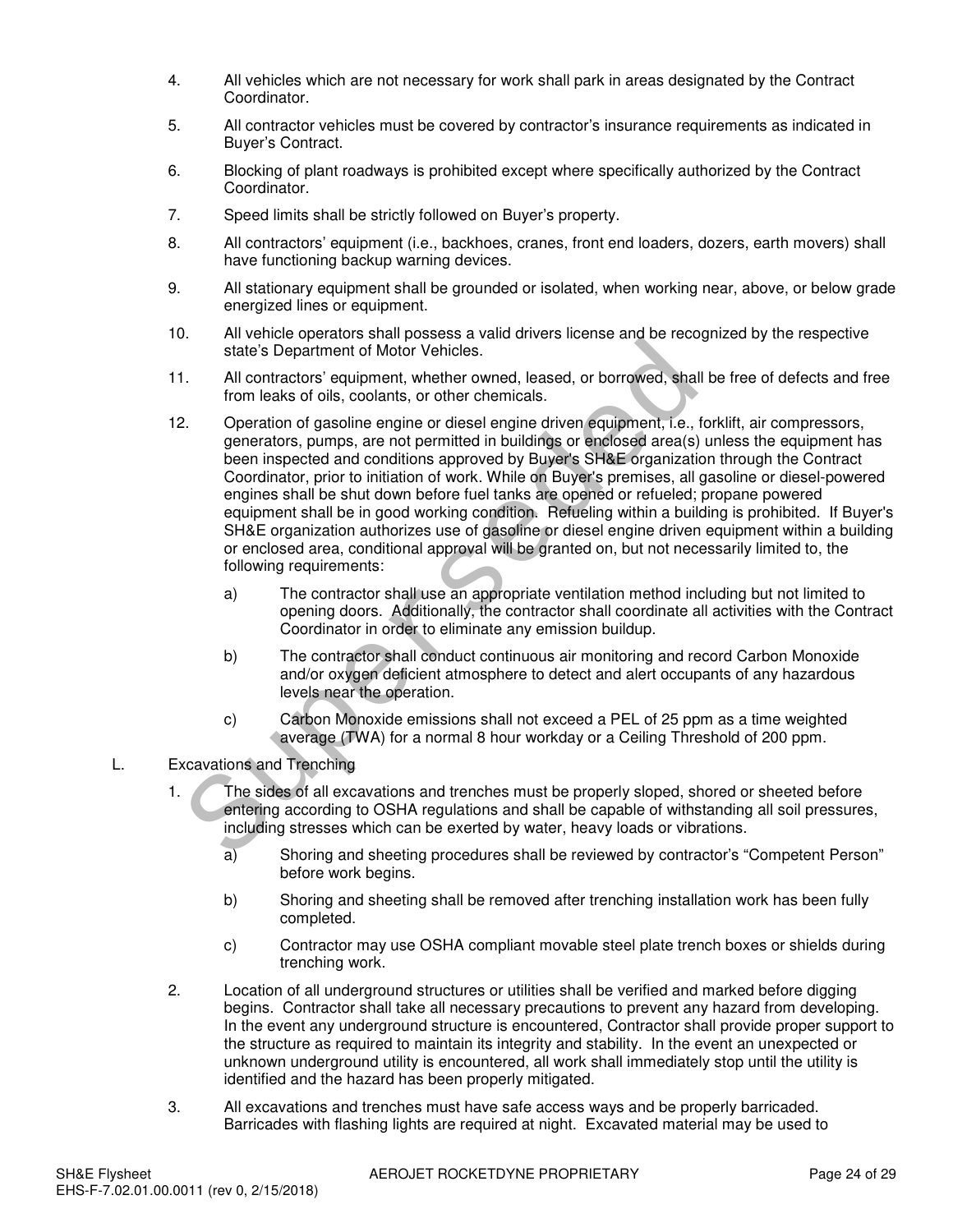barricade one side of the excavation or trench. The edge of the excavated material shall be at least 3 feet from the edge of the excavation or trench. Excavated material must be piled at least 3 feet high when used as a barricade.

- 4. Check for soil erosion and stability of all excavation walls before entering and after a heavy rain or thaw. Check shoring and sheeting daily or more often in extremely wet weather for stability and for accumulation of water. Checking shall be done by a person who is competent and knowledgeable for this type of work.
	- a) Workmen will not be permitted in trenches or excavations until accumulated water has been totally removed.
- 5. The area must be cleared and approved by contractor's Designated Representative prior to the start of excavation.
- 6. Workers will not be permitted in trenches or excavations while equipment is being used next to the edge.
- 7. The use of explosives will not be allowed at any time, unless written approval from the Contract Coordinator is first obtained.
- 8. The written excavation plan must be available onsite for review.
- M. Concrete, Concrete Forms, and Shoring
	- 1. All equipment and materials used in concrete construction and masonry work shall be as required by OSHA and also the applicable requirements prescribed in ANSI A10.9. Wall shoring shall also be designed to meet applicable federal and state codes.
	- 2. Form work and shoring shall be designed, erected, supported, braced, and maintained so that it will safely support all vertical and lateral loads that may be imposed upon it during placement of concrete.
	- 3. Structural calculations regarding strength and stability of form work and shoring shall be made available to the Contract Coordinator upon request.
	- 4. Forms shall not be removed until the concrete can support its own weight and any superimposed load.
- N. Cranes and Derricks
- 1. Contractor shall comply with the manufacturer's specifications and limitations applicable to the operation of any and all cranes and derricks. Attachments used with cranes shall not exceed the capacity, rating, or scope recommended by the manufacturer. A copy of the crane manufacturer's operating manual shall be available in the cab of each crane at all times. Manufacturer's load rating plates (in view of the operator) shall be attached to all load-hoisting equipment. The use of explosives will not be allowed at any time, unless written ap<br>Coordinator is first obtained.<br>The written excavation plan must be available onsite for review.<br>
Increte, Concrete Forms, and Shoring<br>
All equipment
	- 2. All cranes and derricks exceeding three tons rated capacity shall not be used unless certified by a Department of Occupational Safety and Health (DOSH) certifying agent.
	- 3. All equipment used for hoisting will be inspected daily by contractor before operations are begun. Cranes or equipment that has been idle shall be inspected by contractor before being put into operation. Maintenance and inspection of cranes or equipment shall be in accordance with ANSI standards.
		- a) Inspection records shall be made available to the Contract Coordinator if requested by Buyer.
	- 4. Operating cranes or equipment in the vicinity of overhead power lines should not start without the special, written approval of the Contract Coordinator. Approval will include an action plan implemented to insure safe operation. This plan may include building barricades, warning signs, a limited device for boom extension, grounding of equipment, use of nylon slings, wearing insulated gloves and boots, and/or limited access. These are preventive measures. First consideration should be given to alternative methods and routes that will keep equipment away from these areas.
	- 5. The riding of crane hooks and/or "wrecking balls" is prohibited. Doing so will result in immediate dismissal.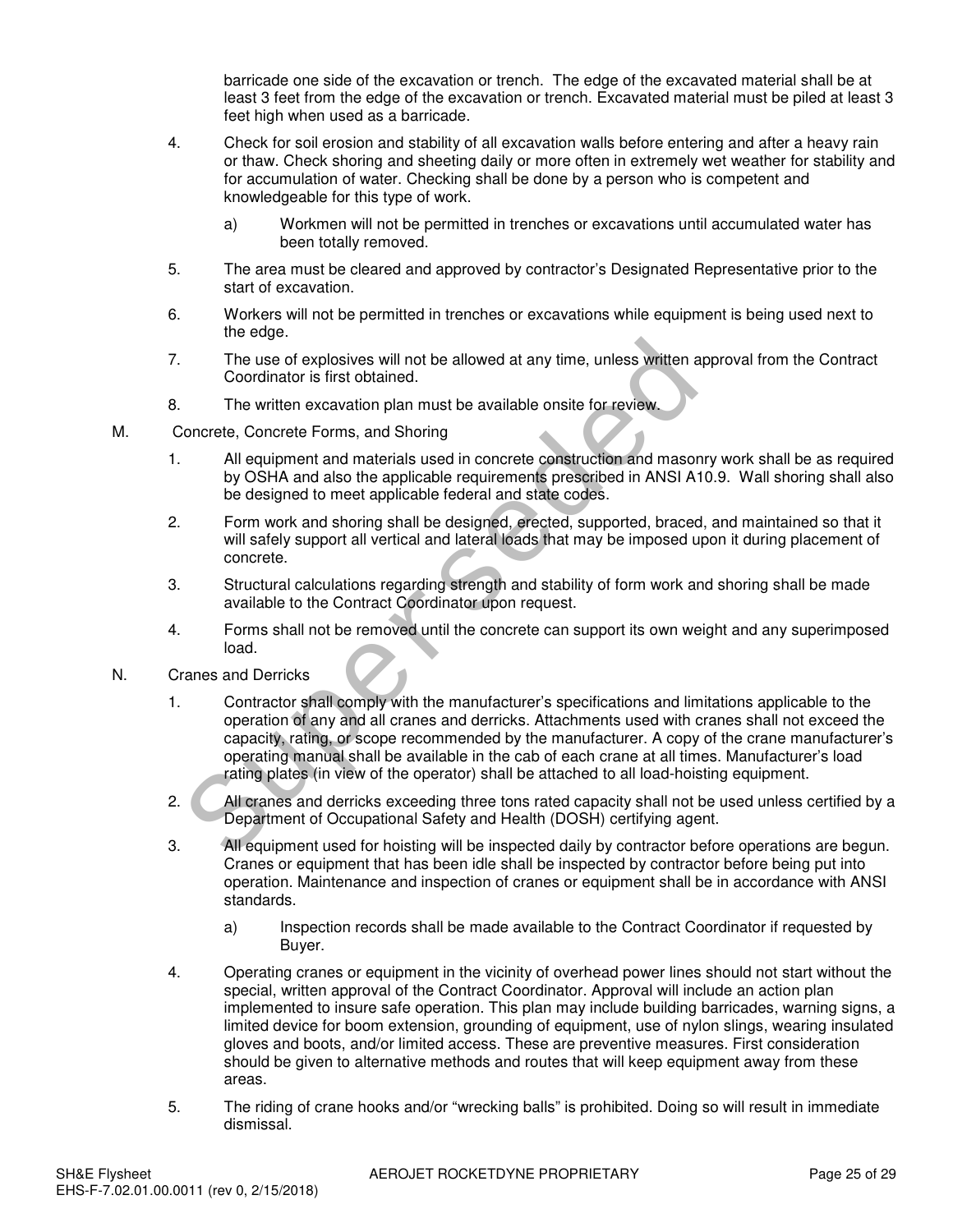- 6. Rigging equipment shall be certified and inspected by qualified state or manufacturer representatives prior to use and as necessary during its use to ensure that it is safe. Inspection documentation shall be submitted to the Contract Coordinator upon request.
- 7. Only personnel qualified by training and experience shall operate cranes or derricks. Upon request, contractor shall provide qualification and experience resumes for all operators. Operators will be required to wear hard hat identification.
- 8. One person shall be designated to perform signaling.
- 9. During assembly and disassembly of crane booms and derrick sections, all components shall be adequately supported so that these components will not shift or fall.
- 10. When making a lift with a crane, contractor shall have the area cleared, roped or barricaded off, and shall have someone supervising the lift. No one shall stand or pass under suspended loads. Tag lines shall be used for controlling loads.
- 11. Cranes and derricks shall not be refueled while in operation.
- 12. When working near energized lines and equipment, the cranes shall be grounded or isolated.
- 13. All cranes and derricks not in use shall be properly secured.
- 14. Outriggers must be fully extended for any lift. Where cribbing is used under the outrigger, it must only be used under the pedestal.
- 15. The use of a crane or derrick to hoist employees on a personnel platform is prohibited, except when the erection, use and dismantling of conventional means of reaching the worksite, such as a personnel hoist, ladder, stairway, aerial lift, elevating work platform or scaffold, would be more hazardous, or is not possible because of structural design or worksite conditions.
- 16. For Buyer's California locations: In accordance with Cal/OSHA Section 5006.1, every mobile crane performing work on Buyer's premises with a rated capacity exceeding 15000 pounds regardless of boom length, or that has a boom length exceeding 25 feet, regardless of rating, must be operated by a crane operator licensed by an Accredited Certifying Entity. All certified crane operators must be in possession of their card issued to them by the National Commission for the Certification of Crane Operators (NCCCO). Cranes and derricks shall not be retuleed while in operation.<br>
When working near energized lines and equipment, the cranes shall b<br>
All cranes and derricks not in use shall be properly secured.<br>
Outriggers must be fully ex
- O. Steel Erection
	- 1. The erection of new structural steel and removal of structural steel from existing structures shall comply with OSHA regulations. Contractor shall also comply with Buyer's specific site safety regulations regarding welding, cutting and spark production when work encompasses any existing facility equipment or structures, including the posting of area(s) where it is necessary to do overhead work.
	- 2. During the placing of solid structural members, the load shall not be released from the hoisting line or lifting equipment until the members are secured with not less than two bolts (or the equivalent) at each connection and drawn up wrench tight.

a) Tags or guidelines shall be used for controlling loads.

- 3. Before extra members are assembled, all joint bolts must be in place. Under no circumstances shall the second level of the structure be erected until all the joint bolts of the first elevation are installed.
- 4. Contractor shall provide and maintain all necessary temporary guying, bracing, falsework, cribbing or other elements required of steel frame to resist safely all wind or seismic forces and construction loads during erection.
- 5. All partially erected structural steel shall be braced or secured in an approved manner during interruptions of work or at the end of the working day.
- 6. Loads should not be placed on structural supports until members are positively secured from movement or accidental displacement.
- P. Miscellaneous Provisions
	- 1. General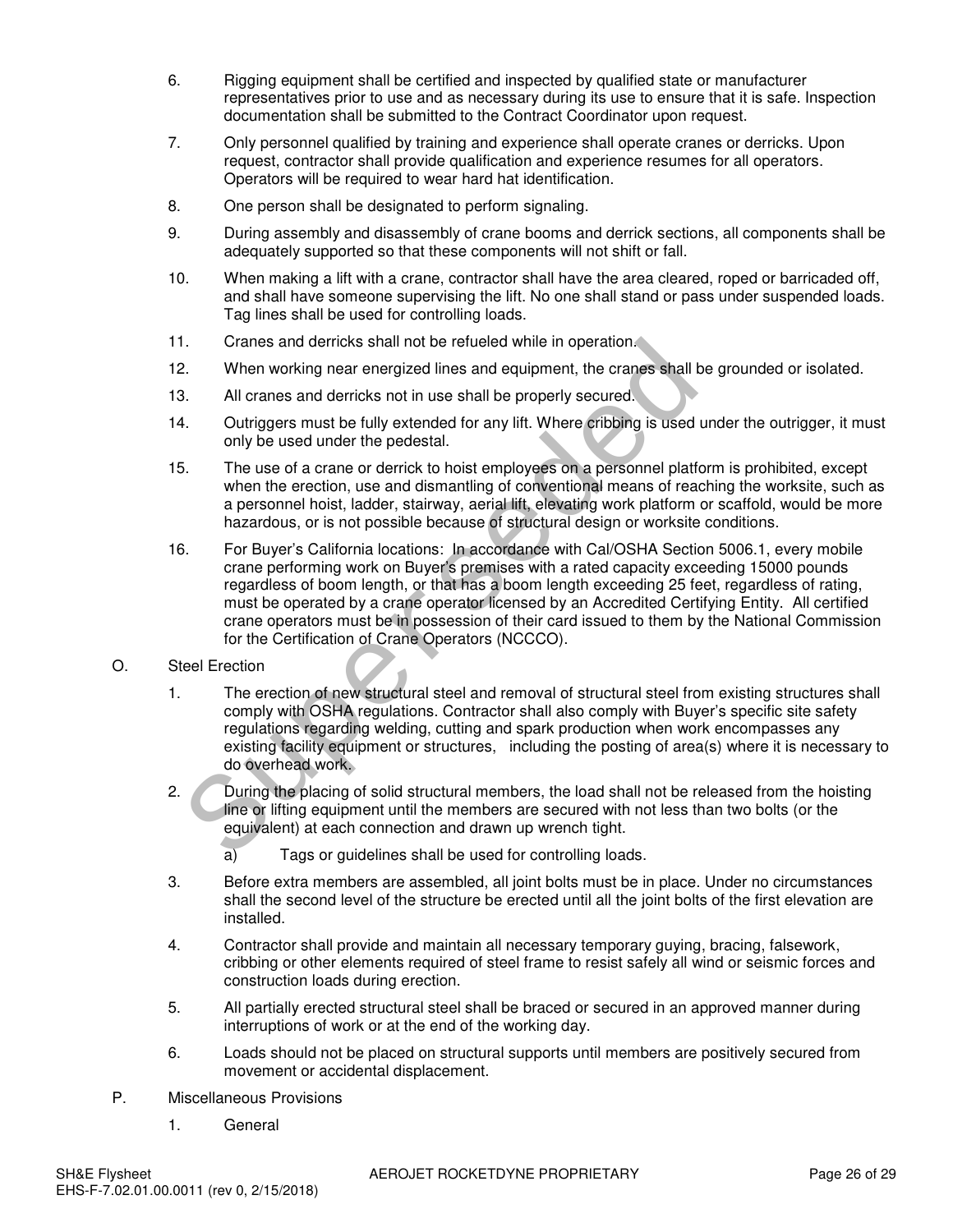- a) Contractor is solely responsible for contractor's equipment and goods. Buyer is not responsible for any losses by theft (or by whatever nature) of contractor's property.
- b) Loose clothing, rings and other jewelry shall not be worn around operating tools or machines. Keep sleeves buttoned. Industrial leather gloves shall be worn when using tools, but not with rotating equipment.
- 2. Illumination
	- a) Contractor shall ensure that construction areas, aisles, stairs, ramps, runways, corridors, offices, shops, and storage areas where work is in progress shall be adequately lighted with either natural or artificial illumination. Refer to OSHA Standards for illuminated light levels in all work or access areas.
- 3. Sanitation
	- a) Contractor shall furnish an adequate supply of potable water, containers, and disposable cups to contractor's employees for drinking water.
	- b) Contractor shall furnish adequate toilet facilities for contractor's employees. All portable toilets shall be kept clean, sanitary, and located in an easily accessible area. If they are to be used at night, the area shall be well lighted.
- 4. Hand and Power Tools
	- a) All hand and power tools and similar equipment, whether furnished by contractor or contractor's employees shall be maintained in a safe operating condition. Damaged tools shall be immediately repaired or replaced. Tools shall be used only for the purpose for which they were designed.
	- b) Any tools that are designed to have guards must have those guards in place at all times. Any worker removing a guard or using an unguarded tool shall be subject to dismissal from the worksite.
- c) Grinders are particularly hazardous. Workers shall be trained in their use. While the grinders are rotating, the operator shall assure that he/she is in a balanced position and that the momentum of the disc will carry the tool away from the operator if it becomes stuck. cups to contractor's employees for drinking water.<br>
b) Contractor's hall furnith adequate toilet facilities for the kept clean, sanitary, and located in an easily at<br>
to be used at night, the area shall be well lighted.<br>
H
- 5. Powder-Actuated Tools
	- a) Powder-actuated tools shall meet ANSI A10.3 or have a California approved number.
	- b) Only trained workers holding a valid operator's card can use a powder-actuated tool.
	- c) Containers shall be lockable and bear the label, "POWDER-ACTUATED TOOL" on the outside. The container shall be kept under lock and key storage.
	- d) The tool shall not be used:
		- in an explosive environment
		- on hard or brittle material
		- on unbacked, thin, soft material
		- within  $1/2$  inch of the edge of steel
		- within 3 inches of the edge of masonry
		- on thin concrete
		- on spalled areas
		- on existing holes
	- e) Eye protection shall be worn by operators and assistants.
	- f) The tool shall be inspected prior to use. Defective tools shall not be used.
	- g) Tools shall not be loaded until ready for use. Tools shall be unloaded if work is interrupted.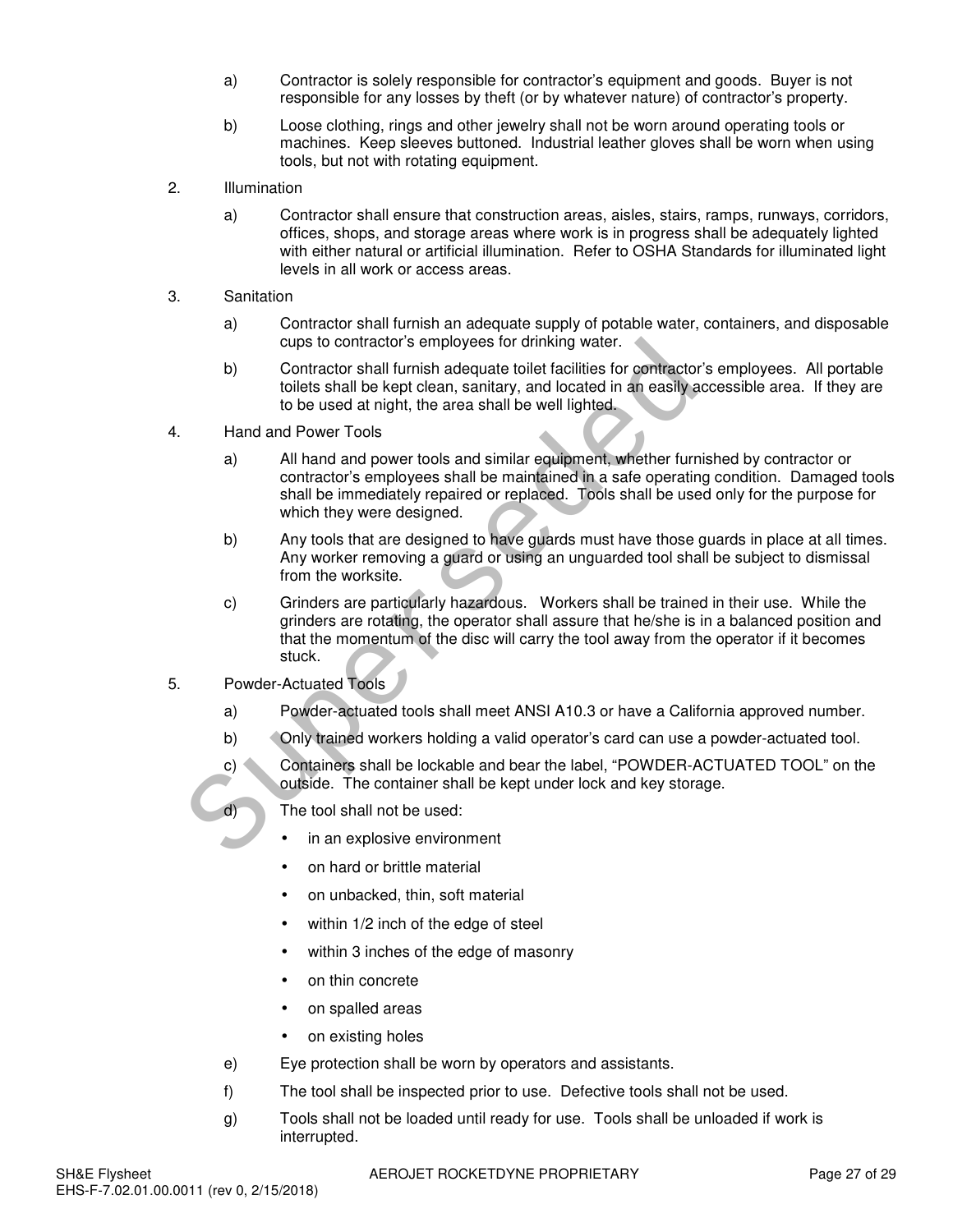- h) Upon misfire, the tool shall be held in place for 30 seconds.
- i) Warning signs bearing the words "POWDER-ACTUATED TOOLS IN USE," shall be conspicuously posted within 50 feet of use.
- 6. Laser Equipment
	- a) Anticipated laser use for leveling or surveying must be approved by Buyer's SH&E organization.
- Q. Safety Inspection and Housekeeping
	- 1. Contractor shall check the work area daily at the beginning and at the end of each work shift to ensure safe working conditions are maintained and all safety procedures are followed.
	- 2. Contractor shall be responsible for properly organizing all activities on the job site to the extent that good housekeeping shall be practiced at all times. This shall include, but not be limited to:
		- a) As the job progresses, work areas must be kept clean at all times.
		- b) All materials, tools, and equipment must be stored in a stable position to prevent rolling or falling. Materials and supplies shall be kept away from edges of floors, hoistways, stairways, and floor openings. When exterior walls are being built, materials and supplies shall be kept away from the perimeter of the building.
		- c) A safe access way to all work areas and storage areas must be maintained. All stairways, corridors, ladders, catwalks, ramps, passageways, and work platforms shall be kept clear of loose material and trash.
		- d) Forms and scrap lumber with protruding nails and all other debris shall be cleared from work areas, passageways, stairs, and in and around buildings or other structures.
		- e) Combustible scrap and debris shall be removed at regular intervals. Safe means shall be provided to facilitate such removal.
		- f) Contractor shall supply an adequate number of dumpsters to insure a clean working area at all times. Contractor shall load and transport all refuse and debris to a suitable disposal area away from the job site and make disposition in a lawful manner. Contractor shall be responsible for daily cleanup of common areas, such as parking lots and roadways. Contractor's parking and staging areas shall also be maintained clean and free of all debris at all times. As the job progresses, work areas must be kept clean at all tim<br>
		b) All materials, tools, and equipment must be stored in a stable<br>
		falling. Materials and supplies shall be kept away from edges<br>
		stainways, and floor openin
			- g) Contractor shall restrict the use and storage of flammable liquids and gases to a minimum. Store all flammables not actually needed for immediate use outside building, in a secure shelter. Store all flammables outside building during non-work hours. Store rags or wiping waste with oily or flammable residue away from flammable liquids and in approved closed, metal containers, located outside the building.
				- (1) Contractor shall collect and dispose of flammable debris and dust as it is accumulated.
				- (2) Storage locations for gasoline or other flammable materials used for vehicles or equipment shall be in areas agreed to by the Contract Coordinator. These areas shall be diked to retain spilled material and have appropriately placed fire extinguisher.
			- h) Cords and hoses shall be kept a minimum of 7 feet overhead or laid flat outside of walkways.
			- i) Tools and equipment shall not be strewn about where they might cause tripping or falling hazards and shall, at the end of each workday, be collected and stored in the tool room or craft gag boxes.
			- j) Each contractor employee shall be instructed to practice required housekeeping as part of assigned duties.

### **IV. ACRONYMS**

|  | Conterence of Governmental Industrial<br>Hvaienists<br>American |
|--|-----------------------------------------------------------------|
|  |                                                                 |